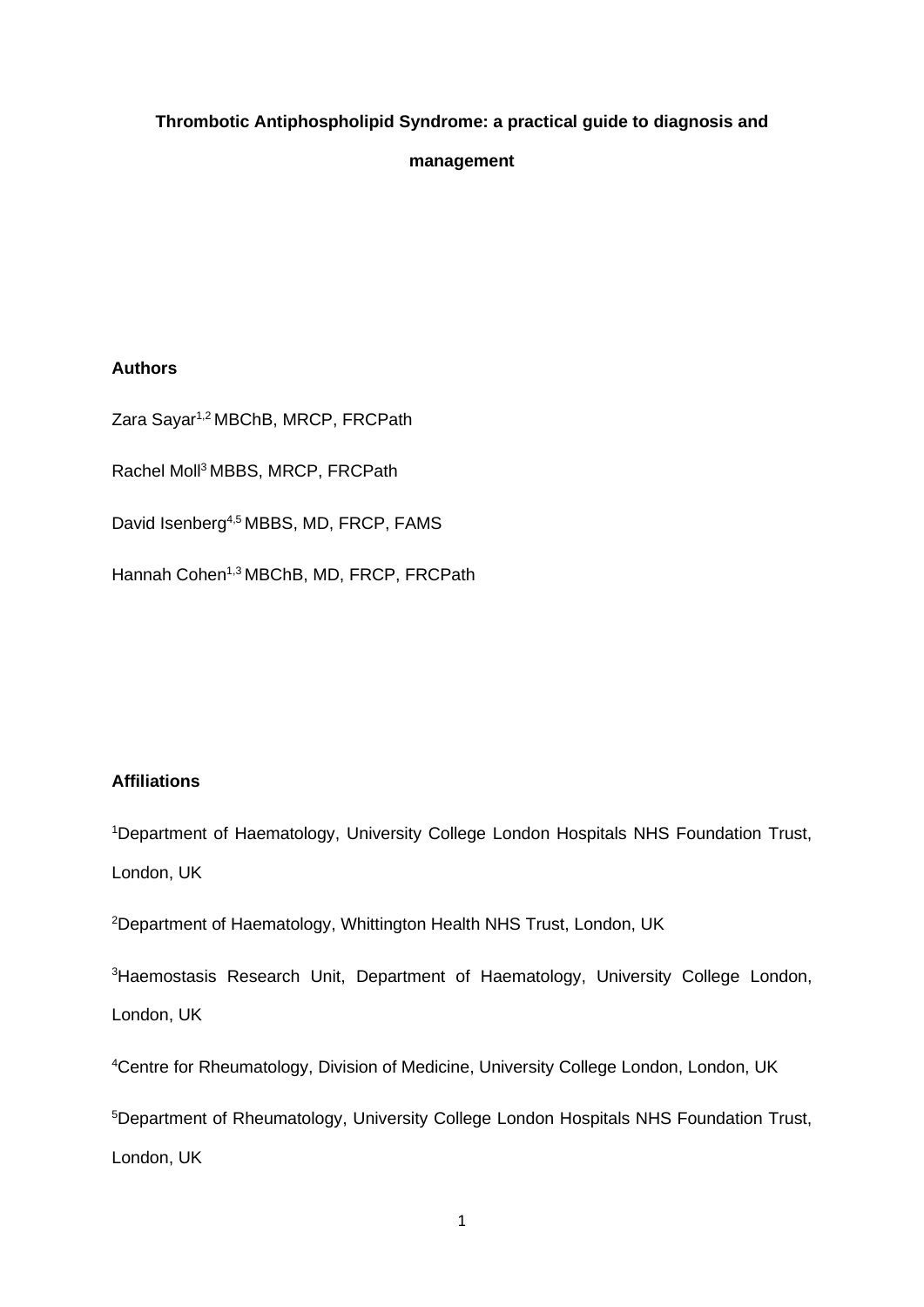# **Corresponding author:**

Dr Zara Sayar, Department of Haematology, University College London, 1st Floor, 51 Chenies Mews, London WC1E 6HX.

Tel: +44 (0) 203 447 9456

e-mail: zara.sayar@nhs.net

**Abstract word count:** 135/250

**Manuscript word count:** 3672/5000

**Number of figures:** 1

**Number of tables:** 4

**Number of references:** 100/100

**Keywords:** Thrombotic antiphospholipid syndrome, vitamin K antagonists, direct oral anticoagulants, recurrent thrombosis, anticoagulant-refractory, clinical practice points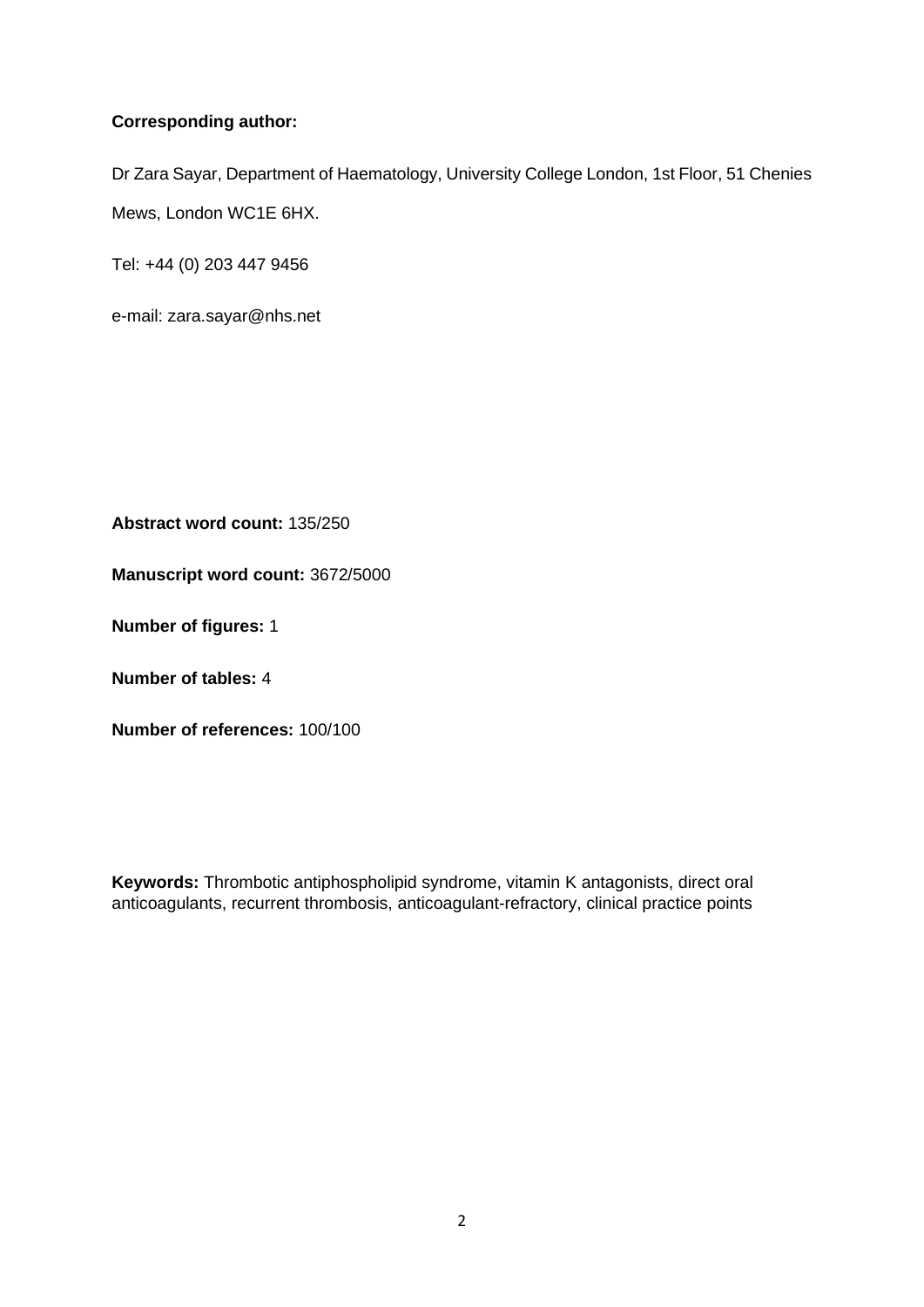#### **Abstract**

Thrombotic antiphospholipid syndrome (APS) is characterised by venous, arterial or microvascular thrombosis in the context of persistently positive antiphospholipid antibodies (aPL). The diagnosis and management of thrombotic APS continues to prove challenging for clinicians. We provide a practical guide to the diagnosis of APS including who to test for aPL and which tests to do. We also consider clinical practice points on the management of venous, arterial and small vessel thrombosis, in the context of first and recurrent thrombotic events. Non-criteria manifestations of APS are reviewed. An approach to recurrent thrombosis and anticoagulant-refractory APS is discussed, with options including increasing the anticoagulation intensity of vitamin K antagonists, switching to low-molecular-weight-heparin, the use of fondaparinux and/or the addition of antiplatelet treatment. The use of adjunctive options such as vitamin D, hydroxychloroquine and statins are also addressed.

### **Introduction**

Antiphospholipid syndrome (APS) is characterised by thrombotic (venous, arterial or microvascular) and/or obstetric morbidity in the context of persistently positive antiphospholipid antibodies (aPL; lupus anticoagulant [LA], IgG and/or IgM anti-beta-2 glycoprotein-1 [aβ2GP1] and anticardiolipin antibodies [aCL]).<sup>1,2</sup> The criteria for APS diagnosis are being updated.<sup>3</sup> APS may be associated with other autoimmune conditions and has been estimated to be present in 7-22% of patients with systemic lupus erythematosus (SLE).<sup>4,5</sup> In this context it is associated with a more severe course.<sup>6</sup> The estimated prevalence of APS is 1 in 2000 of the general population. 7

APL are detected in 1-5% of the general population.<sup>8,9</sup> A 'two hit' pathogenic model of APS has been proposed, whereby aPL which are initially present, combine with a second stimulus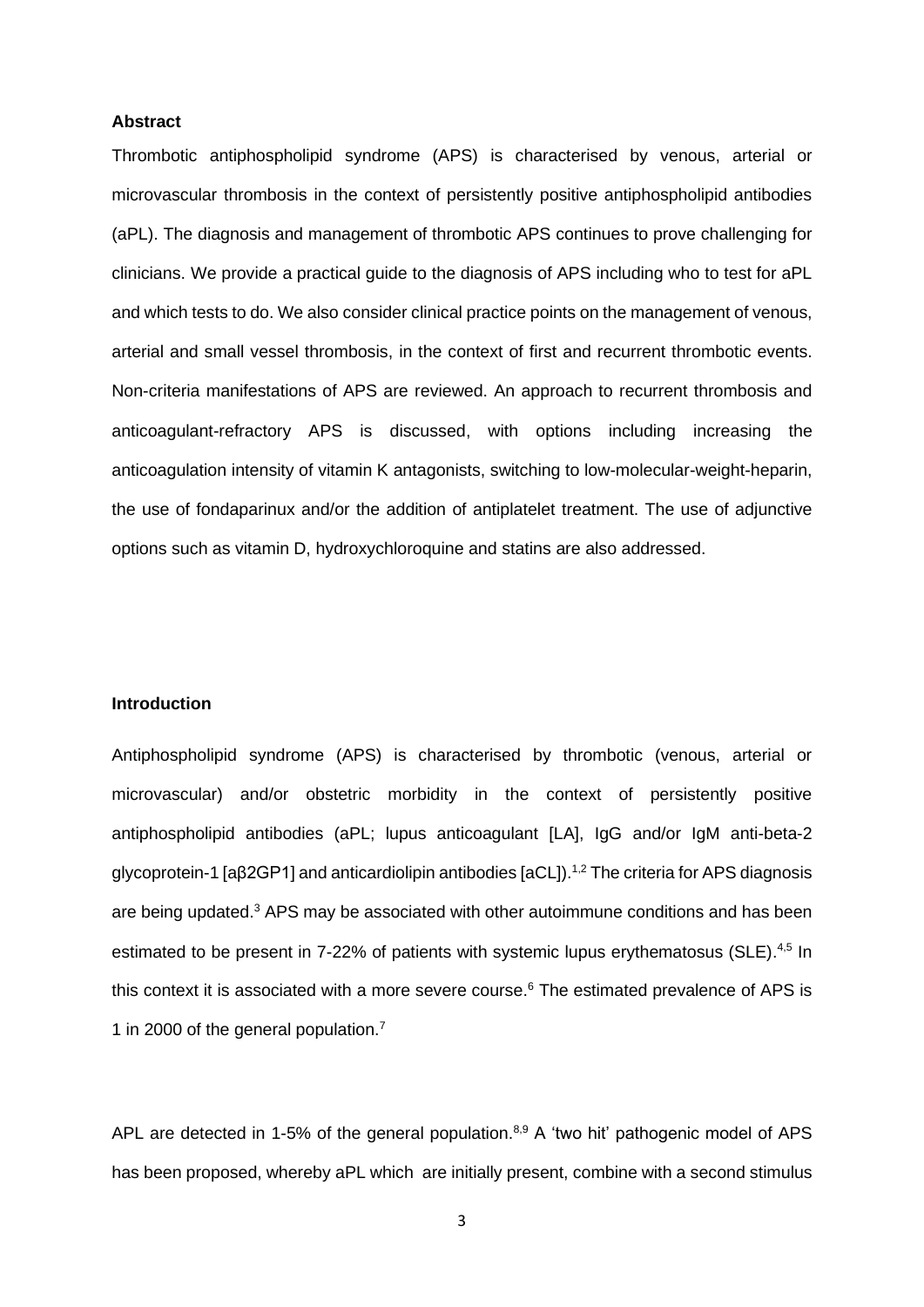such as an infection or inflammatory condition to provoke the clinical consequences.<sup>10</sup> Genetic background may predispose to the development of aPL, and epigenetic variation may contribute to clinical heterogeneity.<sup>11</sup> Associations between aPL and multiple human leucocyte antigen (HLA) -DR or -DQ are reported as well as a valine (247)/leucine polymorphism on  $β$ 2GP1 that could represent a genetic risk for production of a $β$ 2GP1 antibodies and APS.<sup>12</sup>

Evidence from clinical and experimental studies, *in vitro and in vivo*, confirm that certain aPL are pathogenic not just diagnostic for APS.<sup>13-15</sup> APL are directed against antiphospholipid binding proteins. Anti-β2GP1 appears to play a particularly important role.<sup>16</sup> A key initiating pathogenic process is the exposure of negatively charged endothelial surface phospholipid. Exogenous and circulating β2GP1 can bind to this phospholipid surface and change its conformation, exposing a cryptic Arg39-Arg43 epitope in domain I that is recognised by pathologic aPL.17,18 The aPL-β2GP1 complex can bind to and activate endothelial cells, platelets and monocytes<sup>19</sup> and aPL binding can upregulate monocyte expression of tissue factor, a potent initiator of coagulation.<sup>20</sup> Other mechanisms include  $aPL$  interfering with the activated protein C pathway leading to acquired resistance to APC in vitro and aPL-induced decreased fibrinolysis.<sup>21</sup> Neutrophils play a role in arterial and venous thrombosis through the extracellular release of material, mainly DNA and histones, known as neutrophil extracellular traps (NETs).<sup>22</sup> Mice treated with APS IgG develop thrombi rich in NETs.<sup>22</sup> APL can activate the complement cascade. Blocking C3 and C5 activation in mice appears to block aPL induced thrombosis.<sup>23</sup>

In this review, we summarise current approaches to the diagnosis and management of thrombotic APS, with suggested clinical practice points based on available guidance, evidence and clinical experience.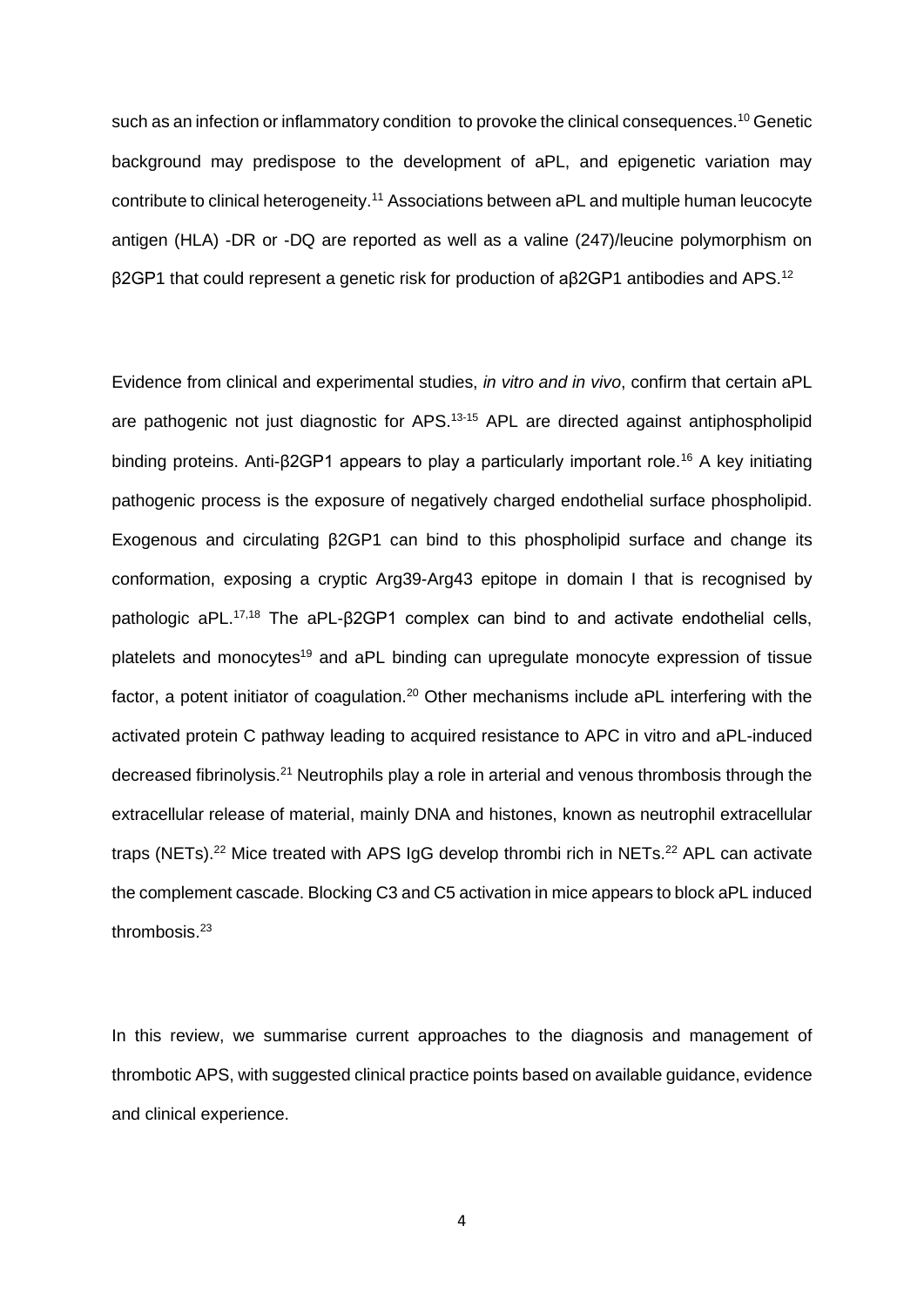### **Diagnosis of APS**

#### *Who to test for APS*

Antiphospholipid antibody testing should be performed when there are clinical features suggestive of APS. Guidance on this topic is available from the British Society for Haematology (BSH) and ISTH.<sup>24,25</sup> Suggested indications for aPL testing include patients with recurrent thrombosis unexplained by subtherapeutic anticoagulation, patient non-adherence or malignancy as well as and thrombosis in unusual sites (i.e other than lower limb DVT or PE). Following a provoked VTE where the provoking environmental factor is disproportionately mild or in younger patients (<50 years) with an unprovoked thrombotic event,<sup>2</sup> aPL testing should be considered, particularly if it is a major thrombotic event. In this regard, the presence of aPL strengthens the decision to offer life-long anticoagulation following a first unprovoked VTE. A systematic review reported that a positive aPL test appears to predict an increased risk of recurrence in patients with a first VTE, however, the quality of evidence was very low.<sup>26</sup> A more recent prospective study suggested that aPL and raised D-dimer levels are independent risk factors for recurrence after a first unprovoked VTE.<sup>27</sup> The risk of recurrent thrombosis following a provoked first VTE associated with aPL and the duration of anticoagulation in this situation is undefined. APL testing should be considered in younger patients (<50 years) with ischaemic stroke, transient ischaemic attack or other evidence of brain ischaemia and may be useful in new stroke patients in whom APS is clinically suspected, to decide whether the patient would benefit from an anticoagulant rather than antiplatelet therapy, current standard care.<sup>28</sup> Conventional cardiovascular risk factors may be present in patients with APS-related stroke. The adjusted Global APS score (aGAPSS) incorporates independent cardiovascular risk factors along with aPL status could aid risk stratification based on the likelihood of recurrent arterial thrombosis.<sup>29</sup>

*Which aPL tests to do and when*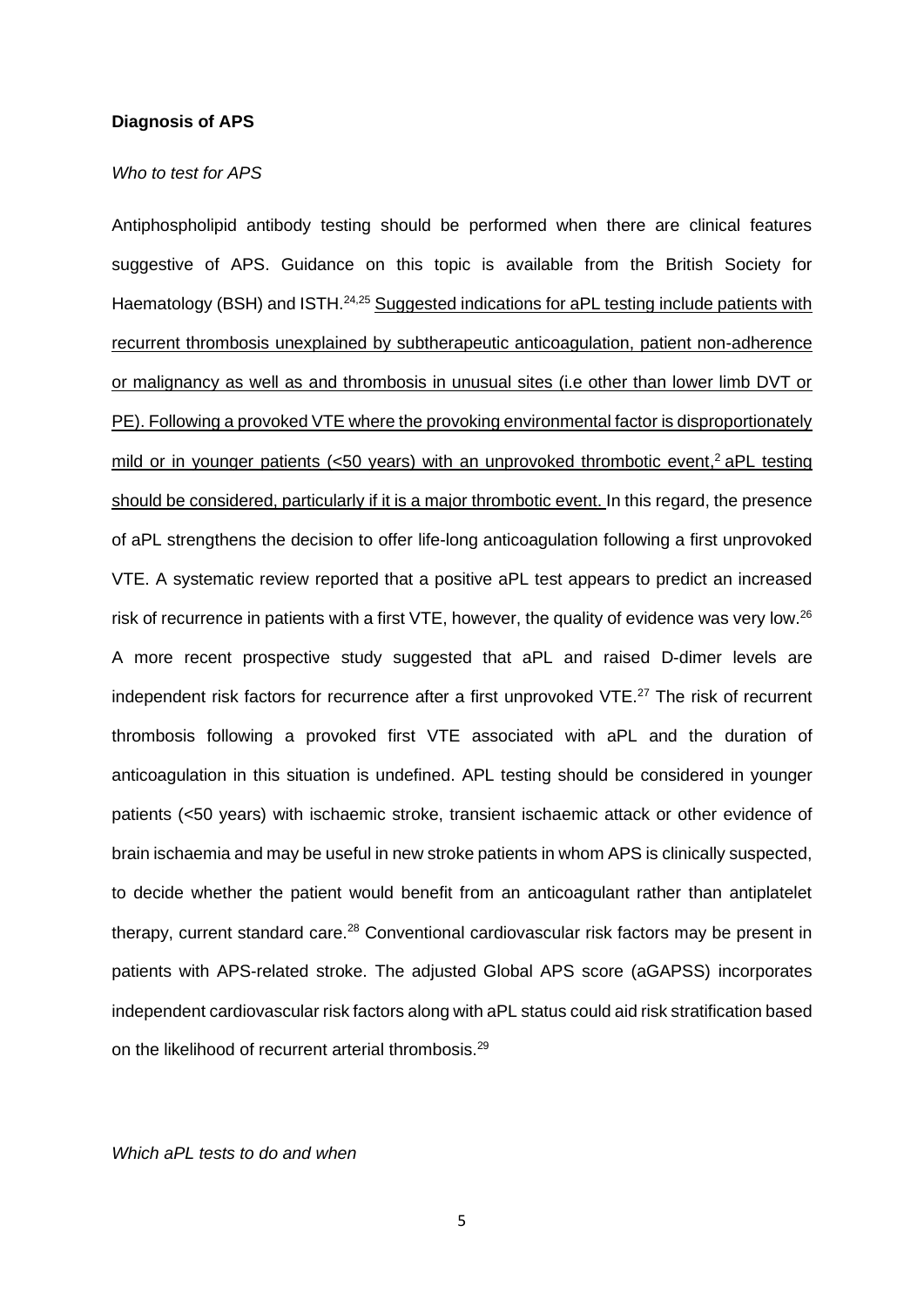Table 1 provides a summary of the aPL tests that should be performed. Confirmation of a diagnosis of APS requires demonstration of persistent aPL, on two occasions, at least 12 weeks apart.<sup>1,25</sup> It is important that all three aPL tests (LA, aCL and aβ2GP1) are performed as the aPL phenotype influences thrombotic risk. Triple aPL-positivity (i.e. the presence of LA, IgM and/or IgG aβ2GP1 and IgM and/or IgG aCL positivity) is correlated with the highest risk of thrombosis.<sup>16</sup> Medium to high titres are considered to be clinically significant for thrombosis,<sup>1,30</sup> whereas low IgM or IgG titres are not, although they may be relevant for pregnancy morbidity.<sup>31</sup> Indeed, the role of IgM aCL and aβ2GP1 is uncertain. Two metaanalyses were unable to evaluate IgM antibodies as a single serologic marker, because of unavailability of separate IgG and IgM results. $32$  A multicentre study reported that there was no added value in testing for IgM in thrombotic APS (although the data supported testing in obstetric APS), but, combined positivity for LA, IgG, and IgM was highly associated with thrombosis and pregnancy morbidity, therefore IgM could be useful for risk stratification. However, only 55 patients had arterial thrombosis.<sup>33</sup>

The results of LA testing in the acute thrombotic situation should be interpreted with caution as there may be false positives due to raised factor VIII,<sup>34</sup> false negatives due to raised Creactive protein<sup>35</sup> and false negatives or positives related to concomitant anticoagulation.<sup>36</sup> Postinfection aPL are usually transient and generally unassociated with thrombosis.<sup>37</sup> A frequent single LA positivity during (acute phase) has been observed in COVID-19 infection but is not clearly related to thrombotic complications. Triple aPL positivity and high aCL/aβ2GPI titres are rare. Repeat testing suggests aPL are mostly transient.<sup>38</sup> The timing of LA testing following a first VTE (where DOACs are standard treatment), is pertinent. The 16<sup>th</sup> International Congress on aPL treatment trends task force report advises that: it may be preferable to defer screening for aPL for most patients with a new VTE in the acute setting. For those patients in whom there is clinical concern for APS, however (e.g., patients with a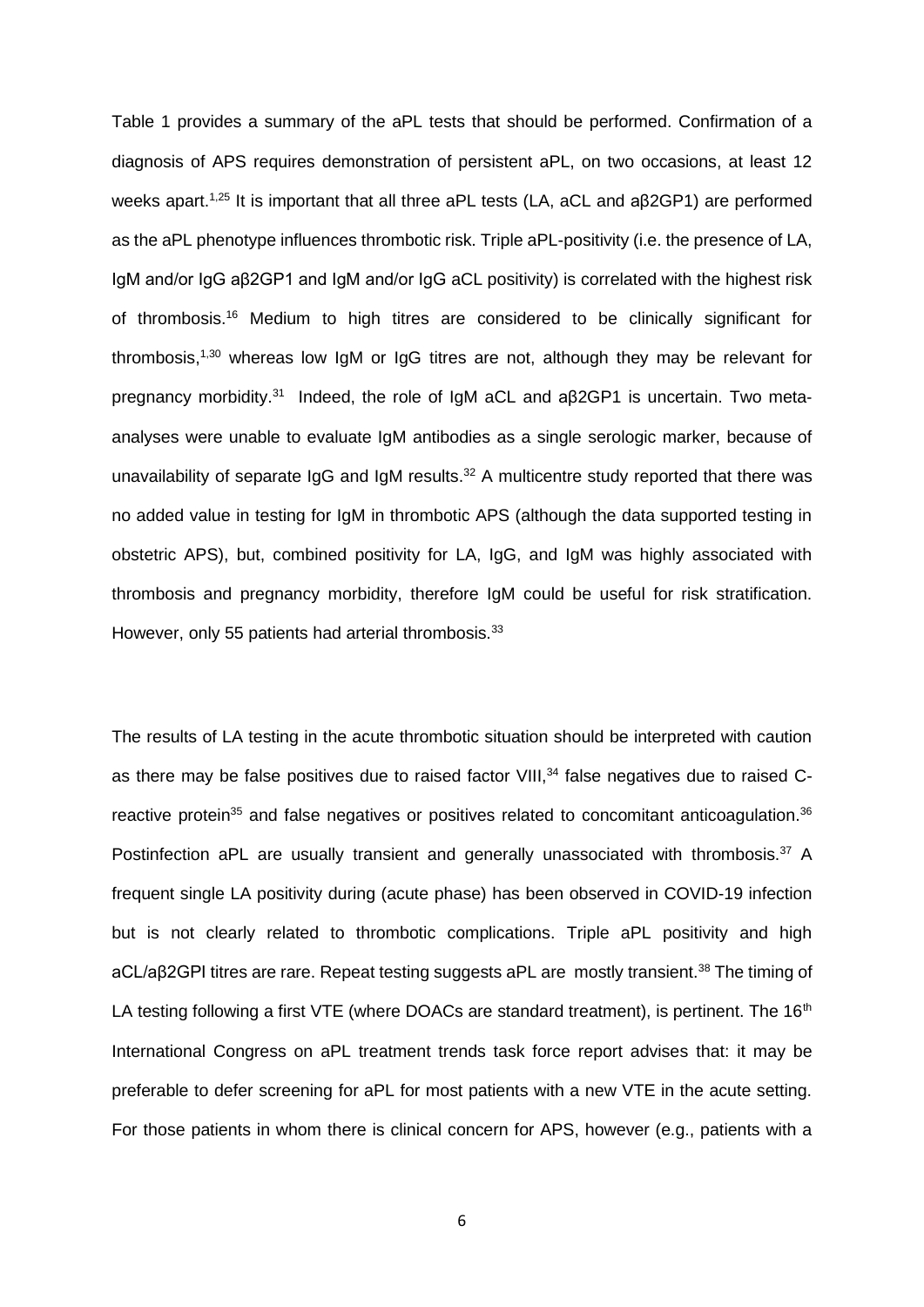new VTE and obstetric or non-criteria manifestations of APS), testing can be performed with appropriate interpretation of the laboratory results.<sup>39</sup>

Several noncriteria aPL, such as antibodies against the domain 1 of aβ2GP1 and antiphosphatidylserine-prothrombin, and IgA aCL and aβ2GP1 have been studied. However, extended aPL testing (not widely available) is not recommended in routine practice as these antibodies do not have diagnostic utility, although they might aid in risk stratification.<sup>28</sup> Automated chemiluminescent assays have replaced ELISA for aCL and aβ2GP1: advantages of chemiluminescence include faster turnaround times, random access rather than batched assays, and improved reproducibility of results and inter- and intra-laboratory variation with automation.<sup>40</sup> High-avidity anti-protein C antibodies are associated with resistance to activated protein C and may provide a marker for a severe thrombotic phenotype in APS.<sup>41</sup>

### **Management of APS related thrombosis**

Warfarin or other vitamin K antagonists (VKAs) at therapeutic intensity are the standard treatment for thrombotic APS. The European Medicines Agency (EMA) has recommended that direct oral anticoagulants (DOACs) should not be used in APS, especially those that are triple aPL-positive.<sup>42</sup> This recommendation, which followed a risk assessment triggered by the TRAPS (Rivaroxaban in Thrombotic APS) trial,<sup>43</sup> has been widely adopted by regulatory authorities internationally. It should be noted that the EMA recommendation does not constitute a contraindication to the use of DOACs in APS.<sup>44</sup>

## *First venous thromboembolic event*

Direct oral anticoagulants are the standard treatment for a first VTE<sup>24,39,44</sup> episode in general population patients, based on large phase 3 trials. <sup>45</sup> The prevalence of aPL following a first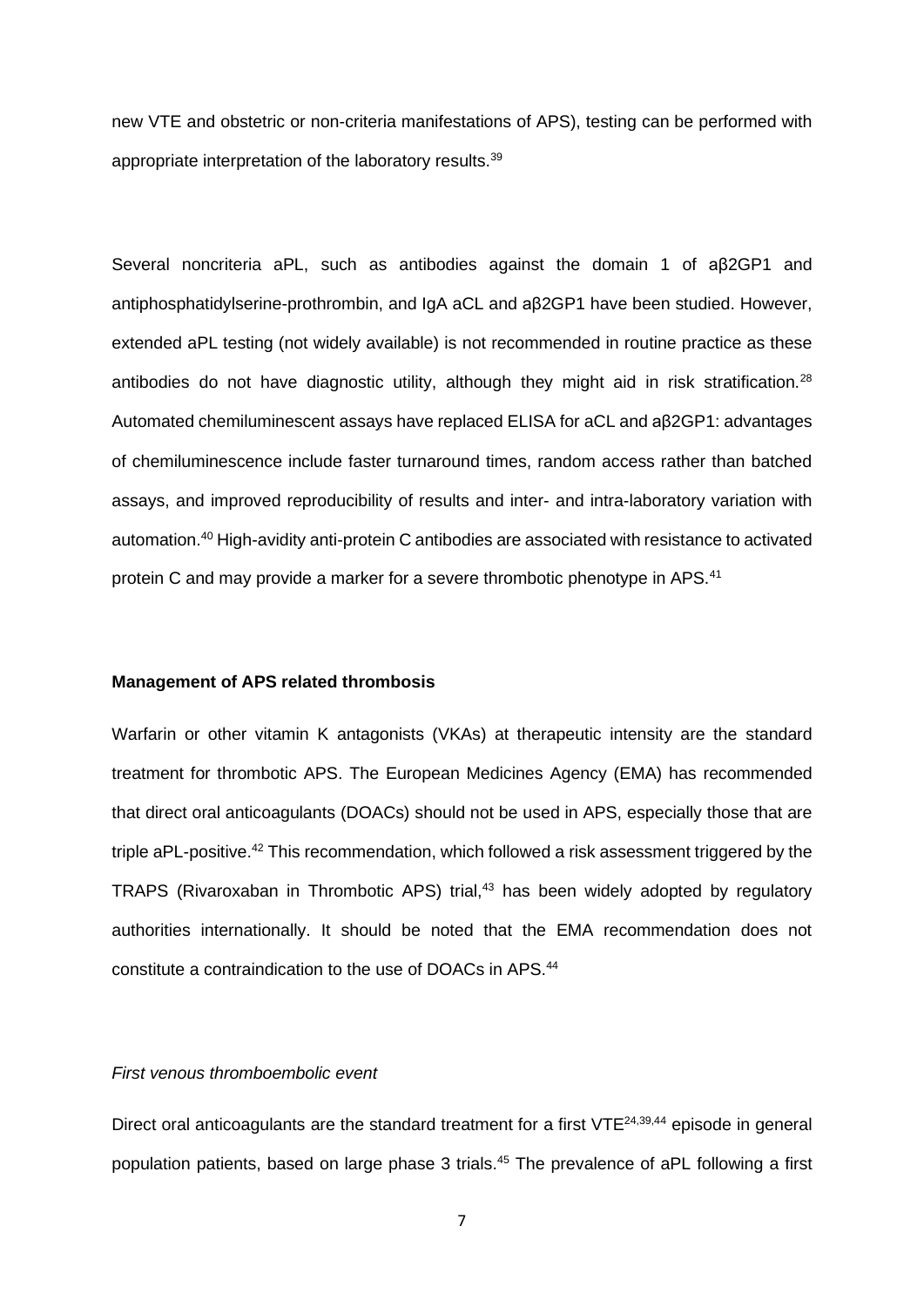unprovoked VTE is  $9\%,^{27,46}$  and thus it is likely that many of these patients will have undiagnosed APS, without any reported increased risk of thrombosis. Table 2 provides a summary of the guidance from professional bodies for antithrombotic treatment in thrombotic APS.

Two randomised controlled trials about 15 years ago, the first included 75/109<sup>47</sup> with venous thrombosis and the second 87/114, <sup>48</sup> concluded that the optimal target INR for venous thromboembolism in APS is 2.5 (range 2.0–3.0, standard-intensity). The RAPS (Rivaroxaban in Antiphospholipid Syndrome) trial which was not designed or powered for clinical outcomes randomised 116 patients to rivaroxaban 20mg once daily or standard intensity warfarin target INR 2.5, who had previous VTE. The RAPS trial reported no recurrent thrombotic or bleeding events in the rivaroxaban or warfarin arms in a 7 month follow up period. Overall, 28% were triple aPL-positive. Another randomised controlled trial (RCT) trial suggested that DOACs are not associated with recurrent VTE.<sup>49</sup> A single arm pilot feasibility study of rivaroxaban in 82 APS patients with prior VTE which indicated that the rates of thrombosis and bleeding after at least a year of follow up, were comparable to previous RCTs with no new safety signals identified.<sup>50</sup> However, an individual patient data meta-analysis reported that 58% (18/31) of patient with recurrent arterial thrombosis while on a DOAC had previous VTE alone, with 18/31 of these patients triple aPL-positive.<sup>51</sup> Consideration of the use of DOACs following first APSrelated VTE therefore requires a nuanced approach.

## *Clinical practice points (see Table 2 for further details)*

- Optimisation of risk factors for thrombosis and active management of bleeding risk factors
- Initiate VKA in patients known to have aPL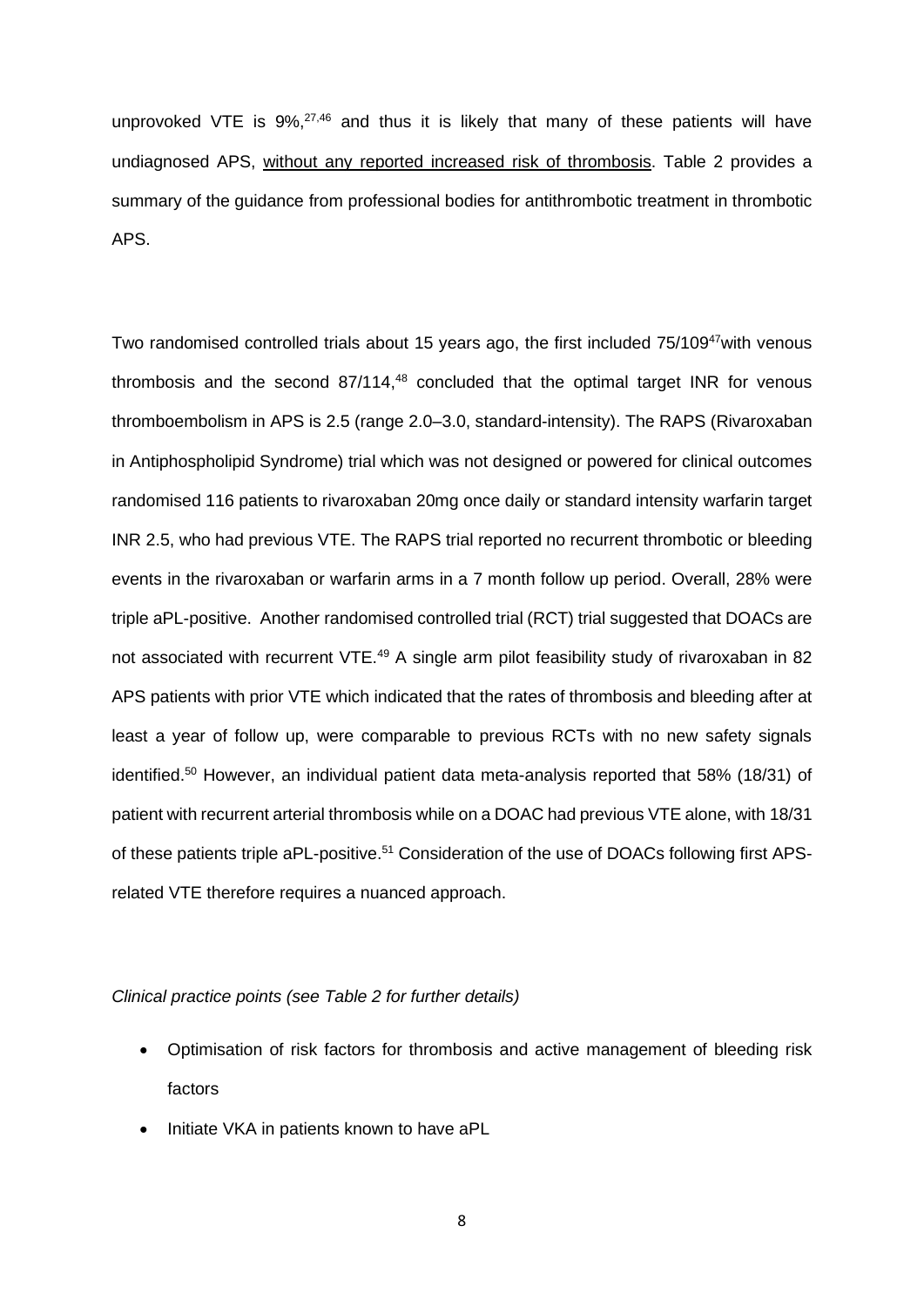- For single or double aPL-positive patients on a DOAC for first VTE as standard of care, continuation of the DOAC may be considered, with patient involvement in the decision, based on discussion of perceived risks, benefits and uncertainties, for shared decisionmaking.
- For triple aPL-positive patients on a DOAC for first VTE as standard of care, explain to the patient that it is recommended that the DOAC is switched to a VKA. For those who elect to remain on a DOAC, clinical surveillance, is important. This might include magnetic resonance imaging (MRI) brain imaging to identify ischaemic lesions, which if present merit consideration of a switch to an alternative anticoagulant, with the first option a VKA.<sup>39</sup>

## *First arterial thrombotic event*

The prevalence of stroke and TIA at presentation with APS in a prospective cohort of 1000 patients was 13.1% and 7.0%, respectively.<sup>52</sup> Twenty percent of APS patients in this cohort developed a stroke. <sup>53</sup> Approximately 17% of strokes in patients under the age of 50 are associated with aPL<sup>54</sup> The spectrum of ischaemic brain lesions in APS encompasses white matter hyperintensities (WMH) of presumed vascular origin<sup>55</sup> which have face validity, being associated with clinically important outcomes of stroke, dementia and death. 56,57 APS patients are also at increased risk of myocardial infarction (MI), <sup>58</sup> with aPL reported in 11% of patients with MI. $59$  Other arterial thrombotic events such as renal artery thrombosis $60$  and peripheral arterial ischaemia<sup>61</sup> can occur. Table 2 provides a summary of current quidance for anticoagulation, including intensity, and antiplatelet treatment. VKAs remain the standard of care, although the optimal anticoagulation intensity is unknown. The variability in the guidance reflects the lack of appropriate, adequately powered studies to guide optimal antithrombotic and/or antiplatelet treatment in APS patients with arterial thrombotic manifestations.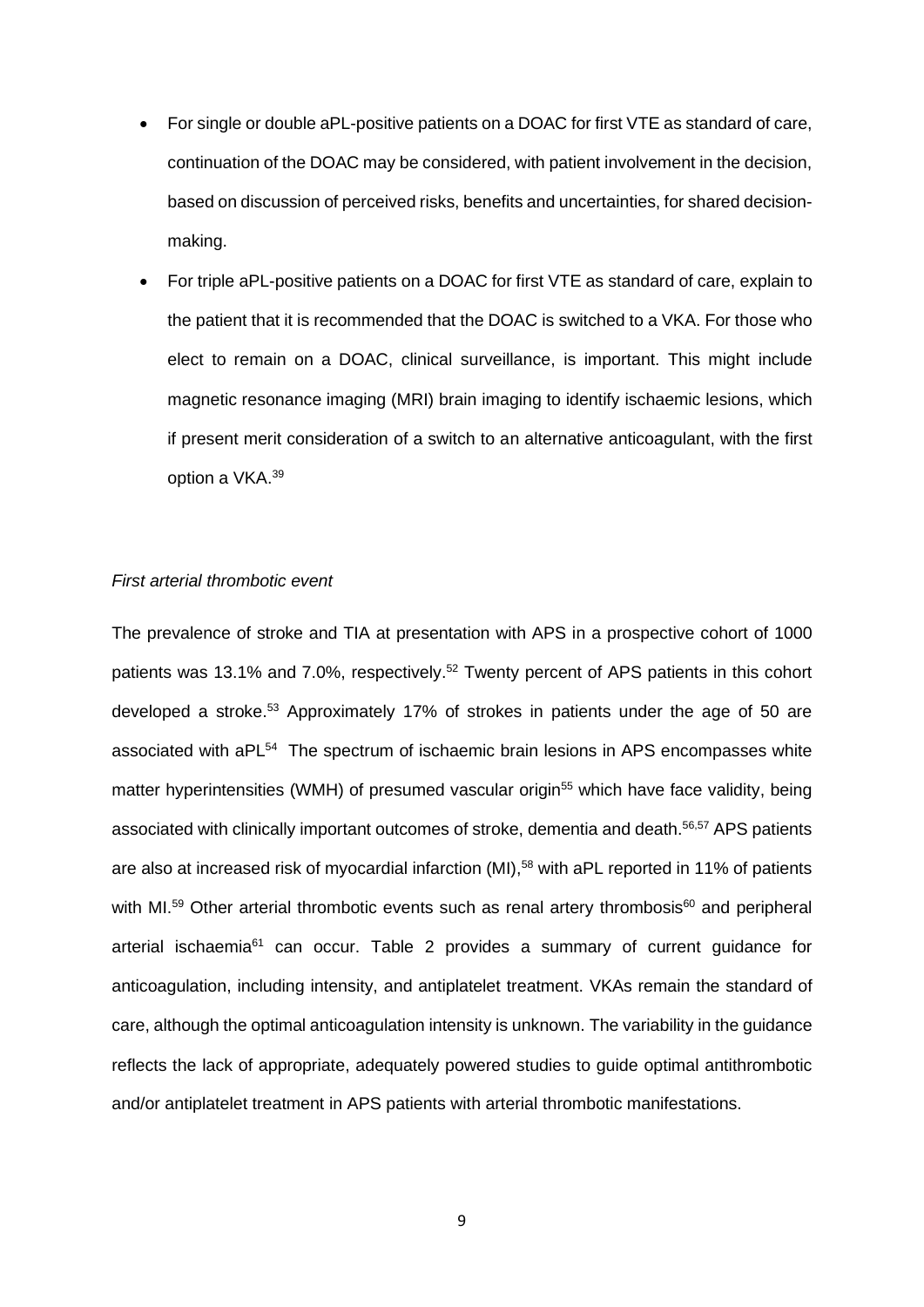Two randomised controlled trials<sup>47,48</sup> concluded that the optimal target INR for thrombotic APS is 2.5 (range 2.0–3.0). In both studies, patients with arterial thrombosis were poorly represented with 44/109 previous arterial (34 had arterial only)<sup>47</sup> and 27/114 in the other.<sup>48</sup> A third study, the Antiphospholipid Antibodies and Stroke Study (APASS), was a prospective cohort study which reported no benefit of warfarin anticoagulation (INR target range: 1.4–2.8) over aspirin (325 mg/day) in stroke prevention.<sup>62</sup> Laboratory criteria for aPL did not follow the international consensus criteria for a diagnosis of APS.<sup>1</sup> The TRAPS trial compared rivaroxaban 20mg once daily with warfarin, target INR 2.5, in 120 triple aPL-positive thrombotic APS patients.<sup>43</sup> Seven patients in the rivaroxaban arm (approximate annualised recurrent thrombosis rate 7.6%) had new arterial thrombotic events (four ischaemic stroke and three myocardial infarctions) compared with 0% in the warfarin arm. Four of the seven patients had previous arterial thrombosis.<sup>43</sup>

A systematic review of 16 studies on secondary thromboprophylaxis in patients with aPL found that most recurrent thromboses (venous and arterial) occur in patients not receiving anticoagulation, or on antiplatelet treatment alone. Recurrent events were least likely to occur in those on warfarin,  $INR > 3.63$  A recent meta-analysis reported that patients with APS who had an initial arterial thrombotic event had a recurrence rate over 2 years of 16% and 18% when taking anticoagulation or aspirin alone, respectively. The majority of patients taking anticoagulation were taking either a DOAC at a standard therapeutic dose, or warfarin with an INR range of 2.0-3.0.<sup>64</sup> The numbers of patients on DOAC versus VKA were not specified. The doses of DOACs reported in the literature in APS patients have been shown to be efficacious vs. standard-intensity warfarin in the phase three trials in general population patients with a first VTE.<sup>45</sup> These doses may not however, be effective to prevent arterial thrombosis. <sup>65</sup> The RISAPS (Rivaroxaban in Stroke Patients with APS) phase 2/3 RCT aims to assess the efficacy of high-intensity rivaroxaban 15mg twice daily versus high-intensity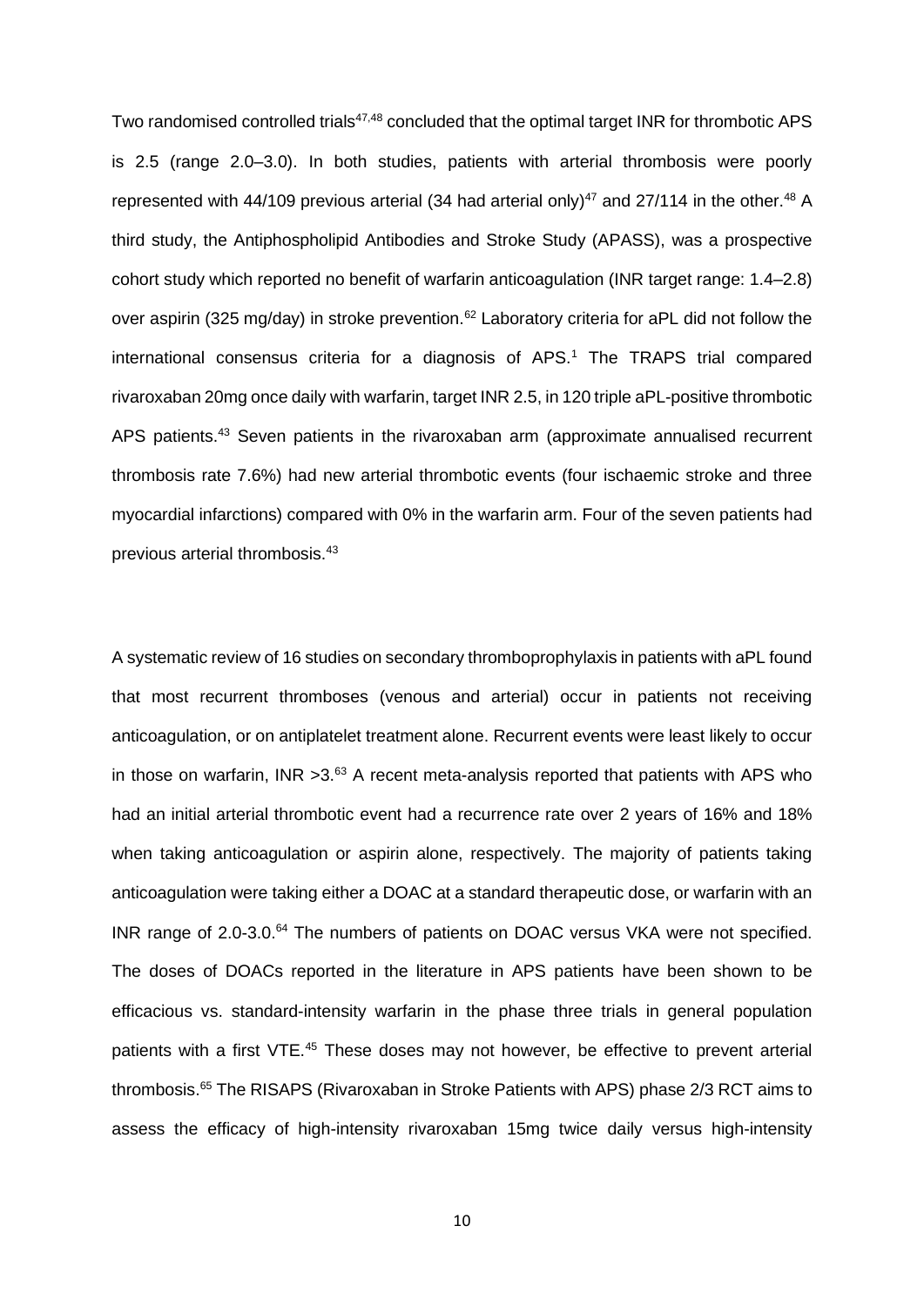warfarin, target INR 3.5 (range 3.0-4.0) in patients with APS with previous ischemic stroke or other ischemic brain manifestations (https://clinicaltrials.gov/ct2/show/NCT03684564).

### *Clinical practice points (see Table 2 for further details)*

- Conventional arterial risk factors such as hypertension, hyperlipidaemia, being overweight, poor glycaemic control and smoking, should be optimised to minimise the risk of recurrent arterial thrombosis
- Patients known to have aPL should be initiated on anticoagulation the current standard treatment for APS patients with arterial thrombosis is VKA
- Antithrombotic options comprise VKA at target INR range 2.0-3.0, with or without low dose aspirin, or target INR 3.0-4.0
- The INR target should be determined on an individual basis, balancing the risk of permanent disability including cognitive impairment and/or death due to recurrent stroke/ischaemic brain lesions versus the risk of bleeding.

#### *Small vessel thrombosis*

Small vessel thrombosis is best described in the context of catastrophic antiphospholipid syndrome (CAPS), where it is a defining criteria, <sup>66,67</sup> but is outwith the scope of this review. Small vessel thrombosis also occurs in the subacute/chronic setting, although the literature in this area is scant. Histology is desirable for diagnostic accuracy, but is not always feasible depending on the risk of biopsy which varies with site, severity of illness and bleeding risk.<sup>66</sup>

Thrombosis of the major renal arteries or veins can occur, but small vessel disease affecting the kidneys is a distinct phenomenon known as APS-related nephropathy.<sup>68,69</sup> This is characterised by acute thrombosis and/or chronic arterial and arteriolar change, and is distinct from the changes of lupus nephritis.<sup>4</sup> Hypertension, proteinuria, hematuria, and renal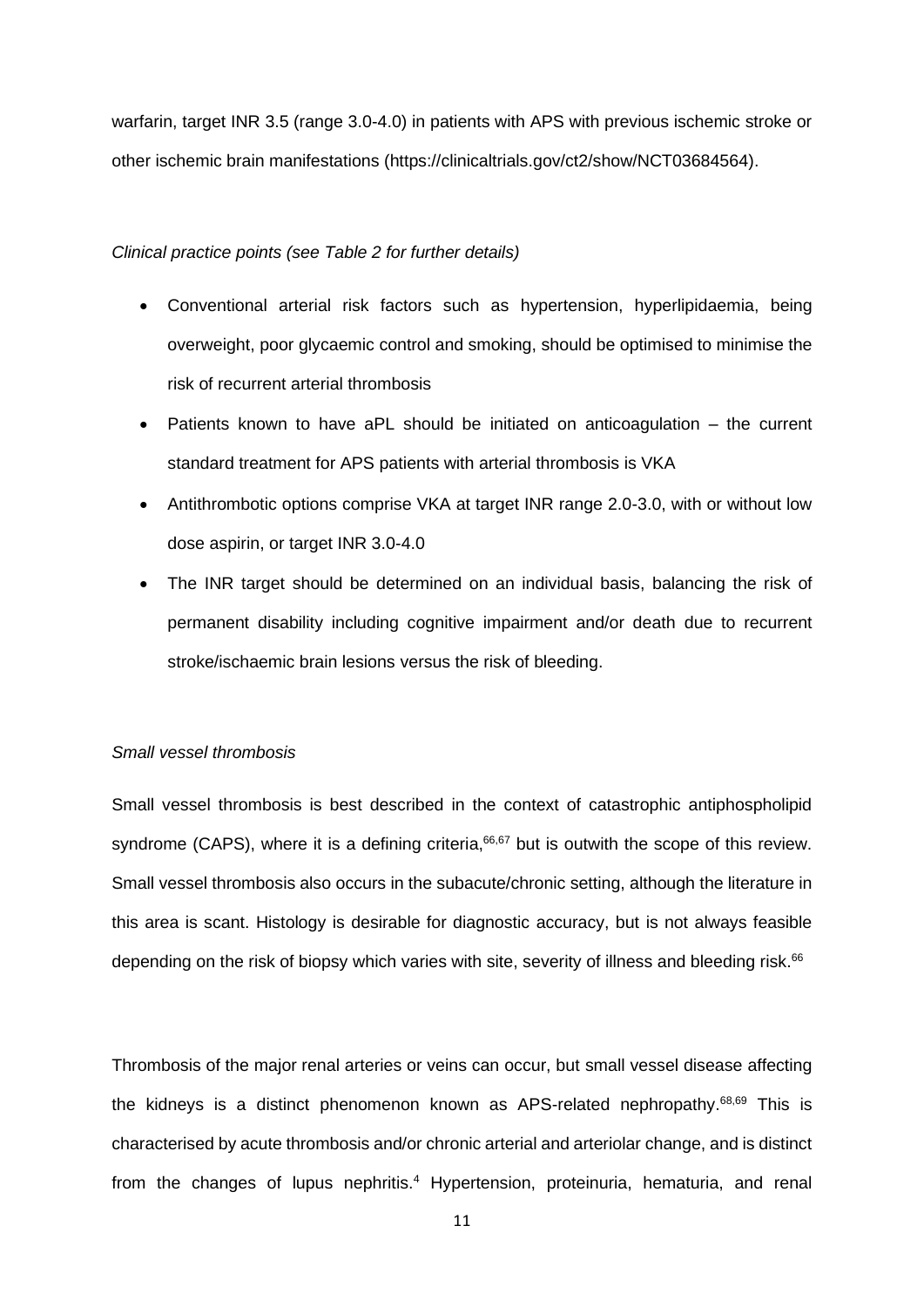insufficiency are the most common manifestations of APS-related nephropathy.<sup>69</sup> Small vessel thrombosis can have cutaneous manifestations, for example cutaneous digital gangrene, or necrotic skin ulceration which on biopsy is secondary to diffuse non-inflammatory thrombosis.61,70,71 Cognitive dysfunction in APS is associated with the presence of WMH on MRI, which are presumed to be secondary to small vessel thrombosis.<sup>56</sup> Other small vessel thrombosis has been described including the pulmonary vasculature<sup> $72$ </sup> and osteonecrosis.<sup>73</sup>

Patients with small vessel thrombosis in the presence of persistent aPL antibodies fulfil the criteria for APS. Anticoagulation is widely used although without a strong evidence base.

#### *Clinical practice points (See Table 2 for further details)*

- Anticoagulation is reasonable to use on an empirical basis
- Anticoagulant options include VKA and, particularly if thrombocytopenia is present, LWMH
- DOACS should be avoided
- Co-existent lupus nephritis, if present, should be actively managed
- Empirical options that may be considered in severe cases include rituximab, mycophenolate mofetil, intravenous immunoglobulins, plasma exchange, eculizumab, vasodilators, surgical interventions such as sympathectomy and hyperbaric oxygen therapy.<sup>74</sup>

## *Non-criteria APS manifestations*

Non-criteria APS manifestations include thrombocytopenia, aPL-related cardiac valve disease (vegetation, valve thickening and dysfunction), aPL-related nephropathy, skin ulcers (pyoderma gangrenosum-like to livedoid vasculitis) or cognitive dysfunction.1,75 These are generally refractory to anticoagulation. Thrombocytopenia, platelet count <150 x10<sup>9</sup>/L, has a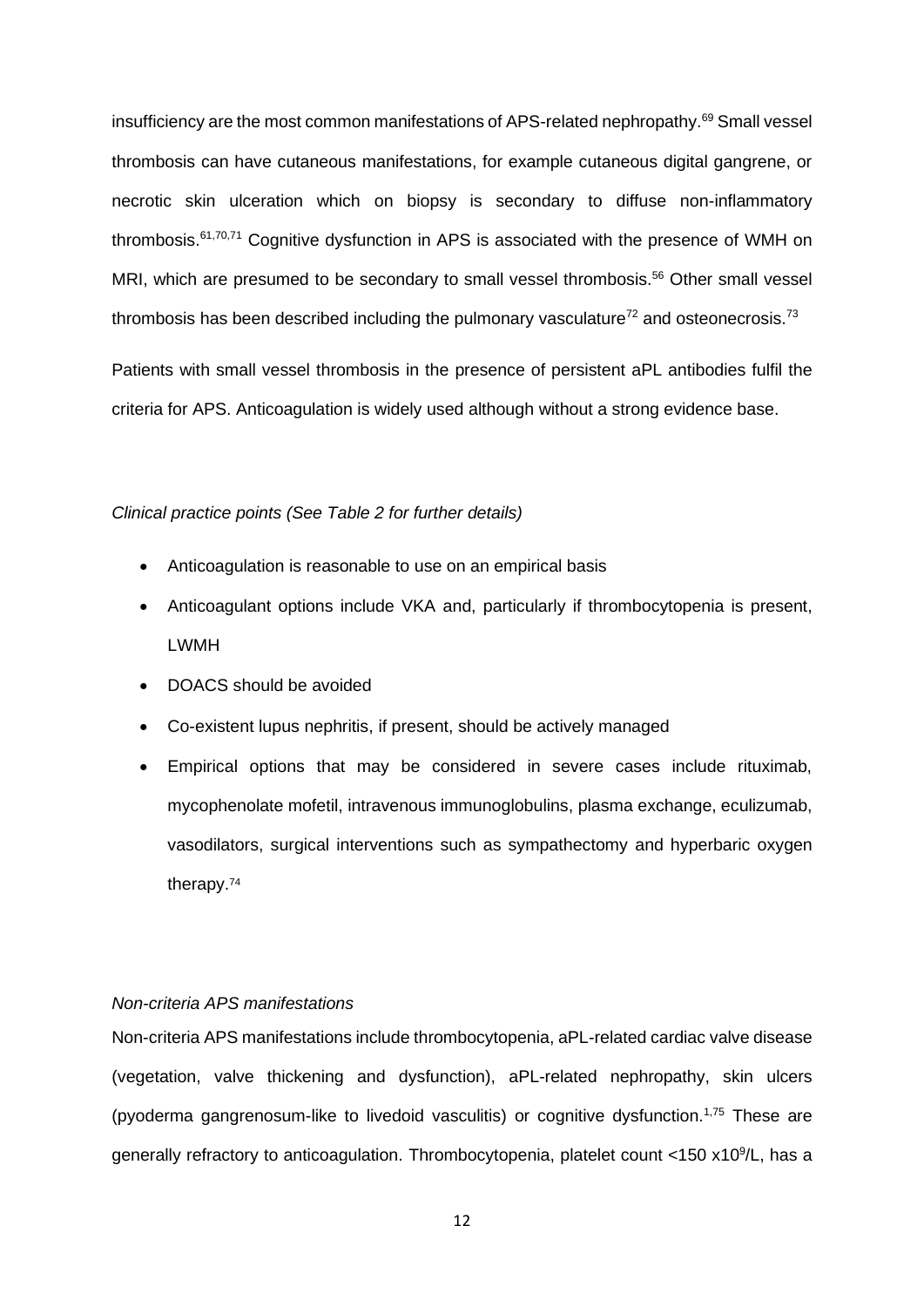prevalence of between 16-53%<sup>76</sup> in APS patients and appears to be associated with increased risk of thrombosis.<sup>77</sup> A meta-analysis of 23 primary echocardiographic studies demonstrated that compared with SLE patients without aPL (n=988), the overall pooled odds ratios for cardiac valve disease and Libman-Sacks endocarditis in aPL-positive patients (n=668) were 3.13 (95% CI, 2.31-4.24) and 3.51 (95% CI, 1.93-6.38), respectively. LA and IgG aCL aPL subtypes conferred the greatest risk of cardiac valve disease at 5.88 (95% CI, 2.92-11.84) and 5.63 (95% CI, 3.53-8.97) respectively.<sup>78</sup>

The RITAPS (Rituximab in APS) phase 2 study of rituximab, an anti-CD20 monoclonal antibody, in 19 APS patients with non-criteria APS manifestations, including thrombocytopenia, cardiac valve disease, skin ulceration, aPL nephropathy, and/or cognitive dysfunction reported that rituximab showed benefit for some non-criteria manifestations, notably skin ulceration and cognitive dysfunction, with the safety in aPL positive patients consistent with the safety profile of rituximab. The authors concluded that despite no substantial change in aPL profiles, rituximab may be effective in controlling some but not all non‐criteria manifestations of APS.<sup>79</sup>

### *Clinical practice points*

- Management is empirical and rituximab merits consideration
- Anticoagulation to be considered if small vessel thrombosis might be implicated

## **Recurrent and anticoagulant-refractory thrombotic APS**

Anticoagulant-refractory APS is defined as thrombotic APS implies breakthrough thrombosis on therapeutic anticoagulation. This is a different entity to recurrent thromboses that occur due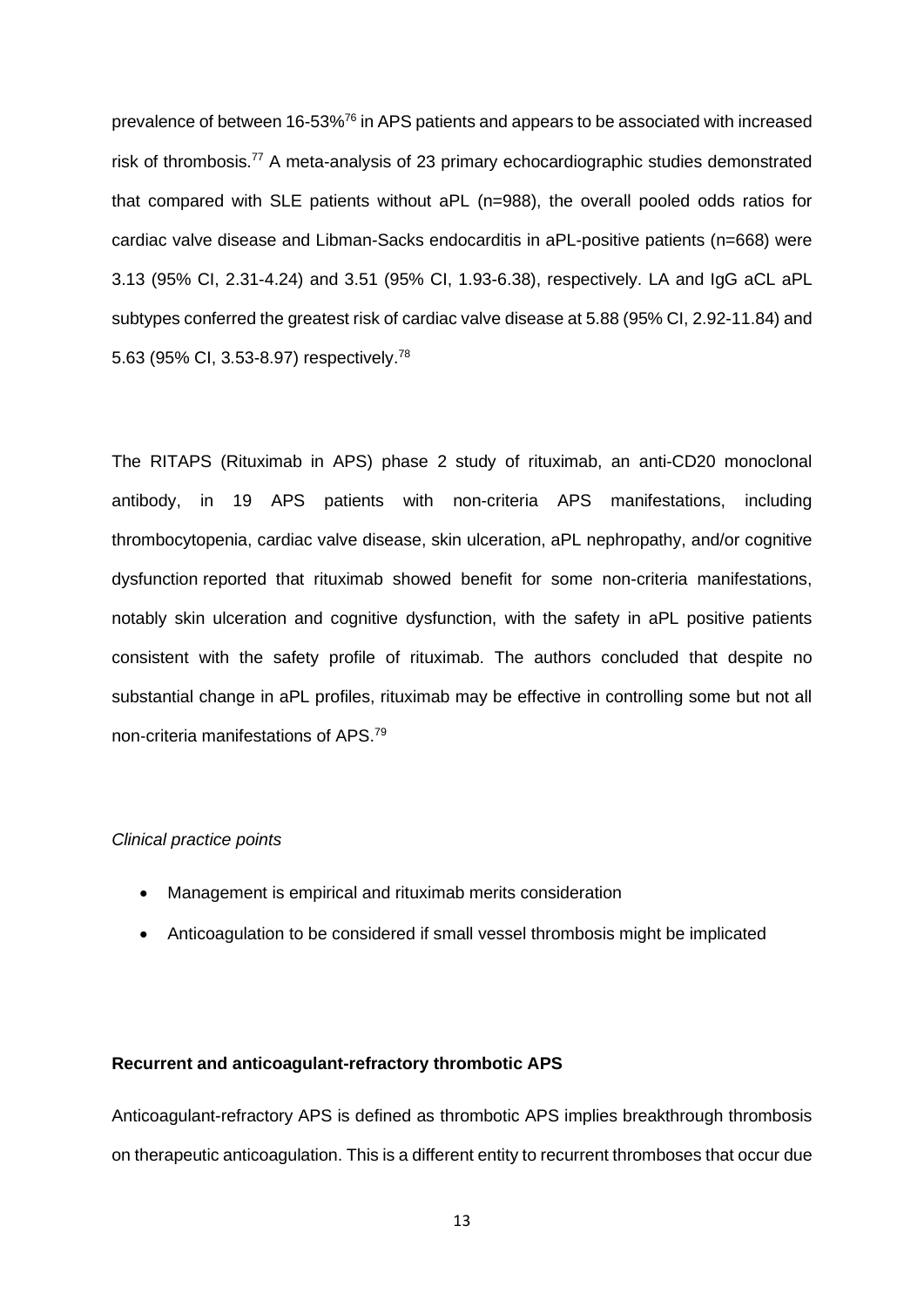to a subtherapeutic INR, which could be related to non-adherence or a spurious therapeutic INR due to LA effect on thromboplastin producing a false elevation of the INR.<sup>80</sup> If rethrombosis occurs while on therapeutic intensity VKA, further management is empirical and extrapolated from management of similar situations in patients with other disorders, such as cancer related thrombosis.<sup>74</sup> Antithrombotic treatment options include high intensity VKA, LMWH and fondaparinux, with or without the addition of an antiplatelet agent (see Figure 1).

#### *Recurrent thrombotic events while on anticoagulation*

### *Oral anticoagulants*

Several studies have reported on recurrent thrombotic events while on oral anticoagulation. In patients on VKA, a prospective observational study of 1000 APS patients reported that 25% of patients on antithrombotic treatment (80% on anticoagulation with or without antiplatelet treatment and 20% on antiplatelet treatment alone) developed thrombosis after 5 to 10 years of follow up.<sup>53</sup> A retrospective study of triple-aPL APS patients, demonstrated that 29% (36/123) of patients treated with VKA, target INR 2.5 (range 2.0-3.0) experienced recurrent thrombotic events, 44% venous and 56% arterial.<sup>16</sup> Recurrent thrombosis rates in two RCTs evaluating standard-intensity versus high-intensity warfarin were 3.4% (2/58) and 10.7%  $(6/56)$ ;<sup>48</sup> and 5.5% (3/55) and 11.1% (6/54)<sup>47</sup> in the standard and high intensity warfarin arms, respectively. Notably, in the first study, the majority (6/8) of recurrent thrombotic events occurred while the INR was < 3.0.<sup>48</sup> In the second study recurrent thrombosis was observed in 6/54 (11.1%) assigned to high-intensity warfarin and 3/55 (5.5%) to standard-intensity, but the INR at the time of re-thrombosis was not reported.<sup>47</sup> A systematic review of APS patients treated with a DOAC (290 rivaroxaban, 144 dabigatran and 13 apixaban) showed that 16% (73/447) developed thrombosis with the mean time before thrombotic event 12.5 months. Recurrent VTE occurred in 28 patients, arterial thromboses in 31 patients and small vessel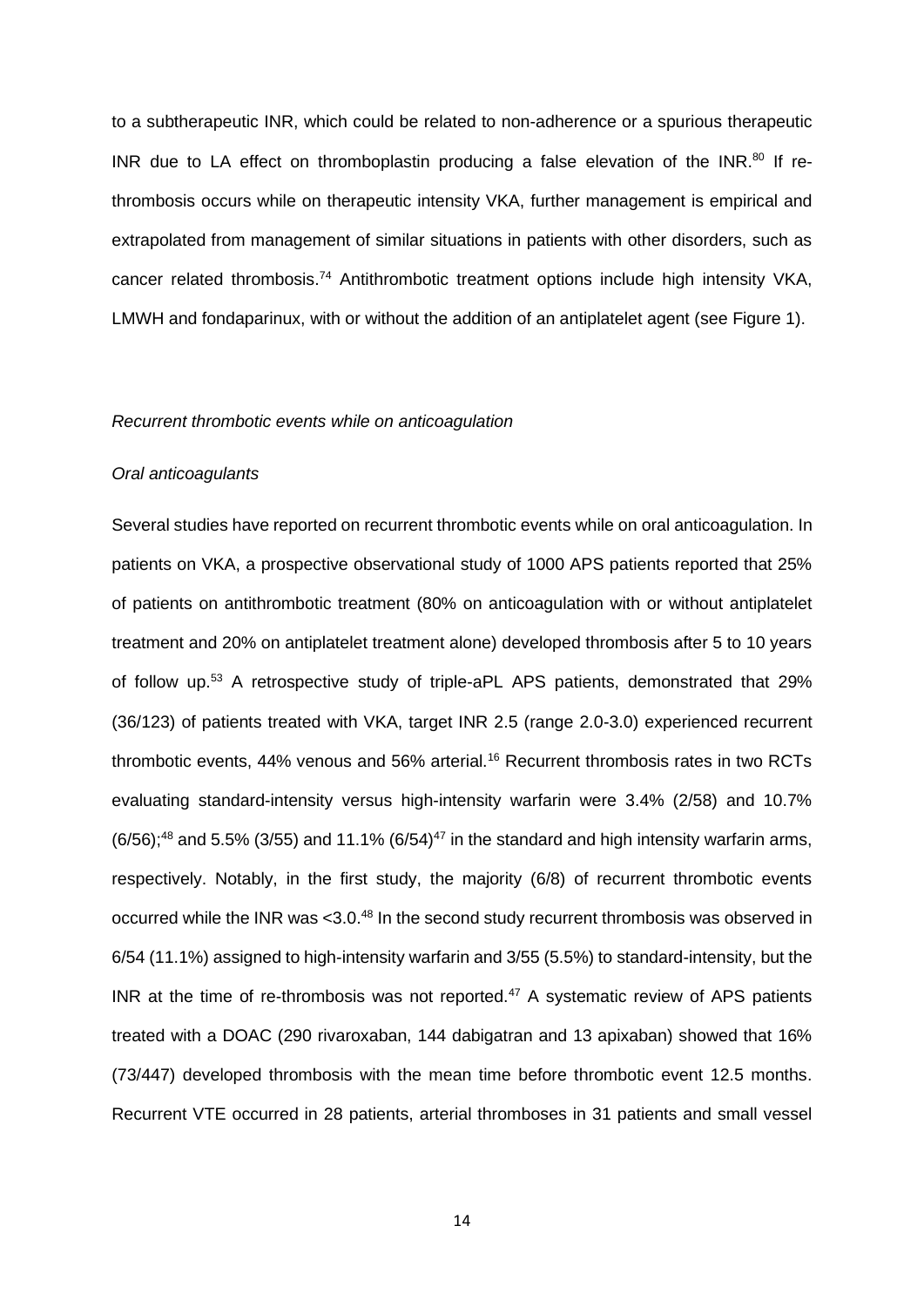thrombosis and site of recurrence missing for 8 patients. Of those who were triple aPL positive, the rate of recurrence was 56%.<sup>51</sup>

### *Parenteral anticoagulants*

In consideration of recurrent thrombosis on parenteral anticoagulation, one study evaluated the use of LMWH in venous or arterial disease 24 APS patients, 16 of these had failed warfarin therapy. It highlighted that LMWH was safe and effective alternative.<sup>81</sup> A further retrospective review examined the use of LMWH in 23 APS patients who had intolerance or lack of response to warfarin. The mean duration of LMWH therapy was 36 months. Only three patients treated with LMWH had no clinical improvement/recurrent thrombosis suggesting the LMWH may be an alternative to warfarin.<sup>82</sup> Fondaparinux, a synthetic analogue of heparin pentasaccharide required for antithrombin binding, is considered when warfarin and LMWH have failed. We reported the use of fondaparinux in four patients with refractory thrombosis, three of which had APS who remained event free over 40 months of follow-up.<sup>83</sup>

## *Clinical practice points (see Table 3 for further details)*

- Suspected recurrent thrombosis requires appropriate objective imaging and documentation with comparison made with previous available imaging where possible
- If the patient is being treated with a VKA, the INR at the time of recurrence guides assessment of whether it is representative of true anticoagulation intensity. Chromogenic factor X levels provide an LA-independent measure of anticoagulation intensity but are not widely available and a therapeutic range is not established<sup>80</sup>
- Additional provoking factors for thrombosis need to be considered, such as malignancy.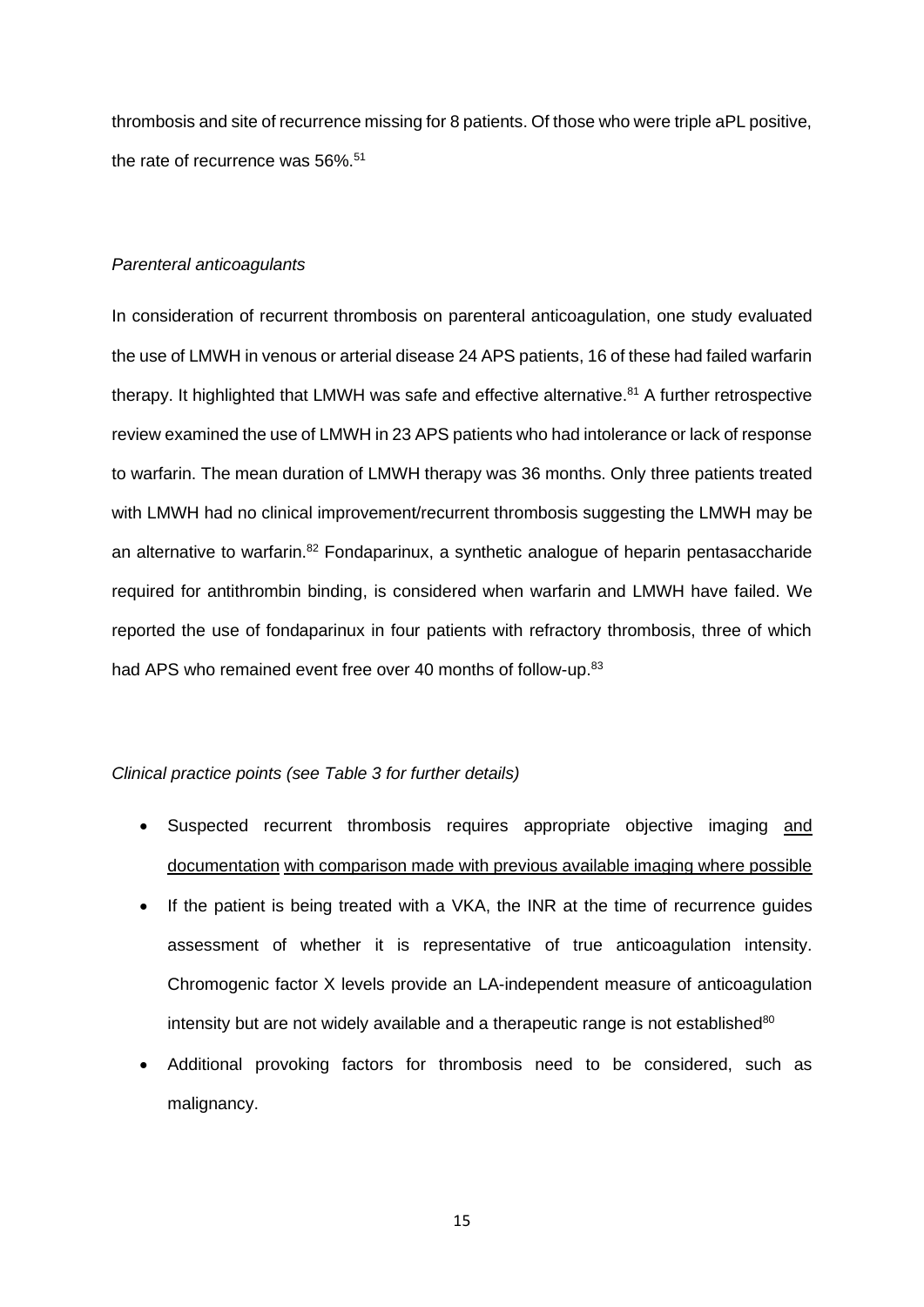- Prior to making any adjustment to anticoagulation treatment, reassessment of bleeding risk factors, evaluation of full blood count, renal function and weight, to inform appropriate anticoagulation dosing
- Following recurrent thrombosis while on therapeutic VKA options include high-intensity VKA, LMWH, fondaparinux and/or addition of antiplatelet treatment. In those who rethrombose on a DOAC, an additional option is standard-intensity VKA
- If recurrent thrombosis occurs on standard-treatment dose LMWH, this may be increased by one-quarter to one-third,<sup>84,85</sup> using split dose (i.e divided total dose given twice-daily) and consideration of monitoring with anti-Xa levels

## *Adjunctive treatment for APS-related thrombosis*

Table 4 outlines the adjunctive treatment options for the management of APS-related thrombosis.

## *Obstetric APS*

The clinical manifestations of obstetric APS include three or more consecutive pregnancy losses at less than ten-week gestation, one or more fetal death at ≥ 10 weeks gestation or ≥ 1 preterm delivery for severe preeclampsia and/or placental insufficiency. The pathogenesis of this condition is not yet fully understood. The management consists of LMMH combined with an antiplatelet agent. A more detailed review of the management of obstetric APS has been published elsewhere.<sup>86</sup>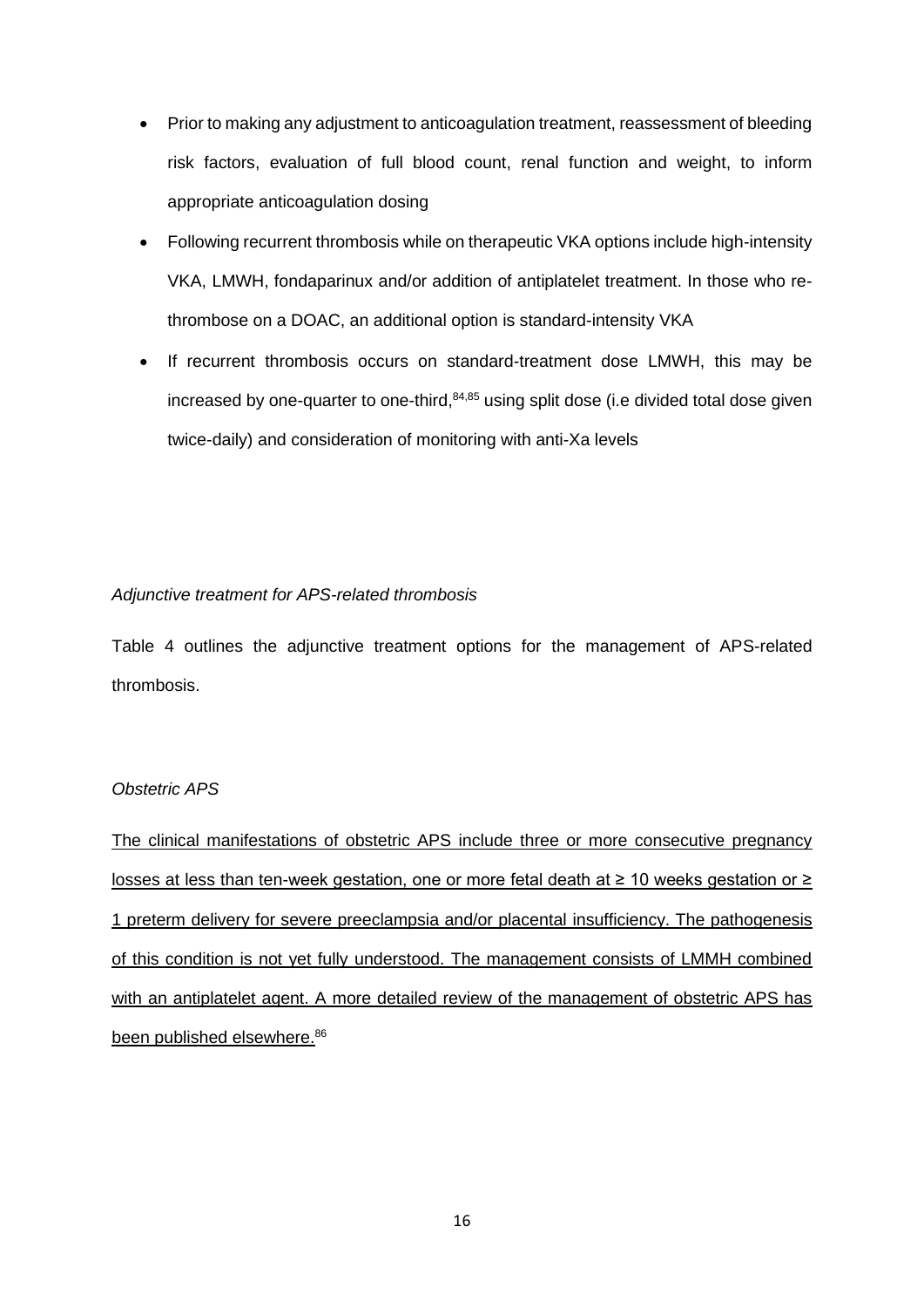### **Conclusion**

We provide clinical guidance to facilitate the diagnosis and optimal management of thrombotic APS. Testing for aPL antibodies is appropriate in certain situations, notably where the provoking factor is disproportionately mild compared to the thrombotic event. APL testing whilst on anticoagulation is particularly challenging and requires careful education and discussion with patients. Arterial presentations of APS are commonly TIA and stroke. Patients with a first VTE are usually treated with a DOAC It is agreed, however, that DOACs should be avoided in arterial thrombosis, where VKA are often recommended in the first instance. There is a lack of evidence on how best to manage small vessel thrombosis and the non-criteria manifestations of APS. Recurrent and anticoagulant-refractory APS must first be confirmed with imaging but the options for management are limited though they include increasing the intensity of VKA, switching to LMWH, escalation to fondaparinux and/or the addition of an antiplatelet agent. Adjunctive agents such as hydroxychloroquine, statins and vitamin D may also help to improve outcomes for patients.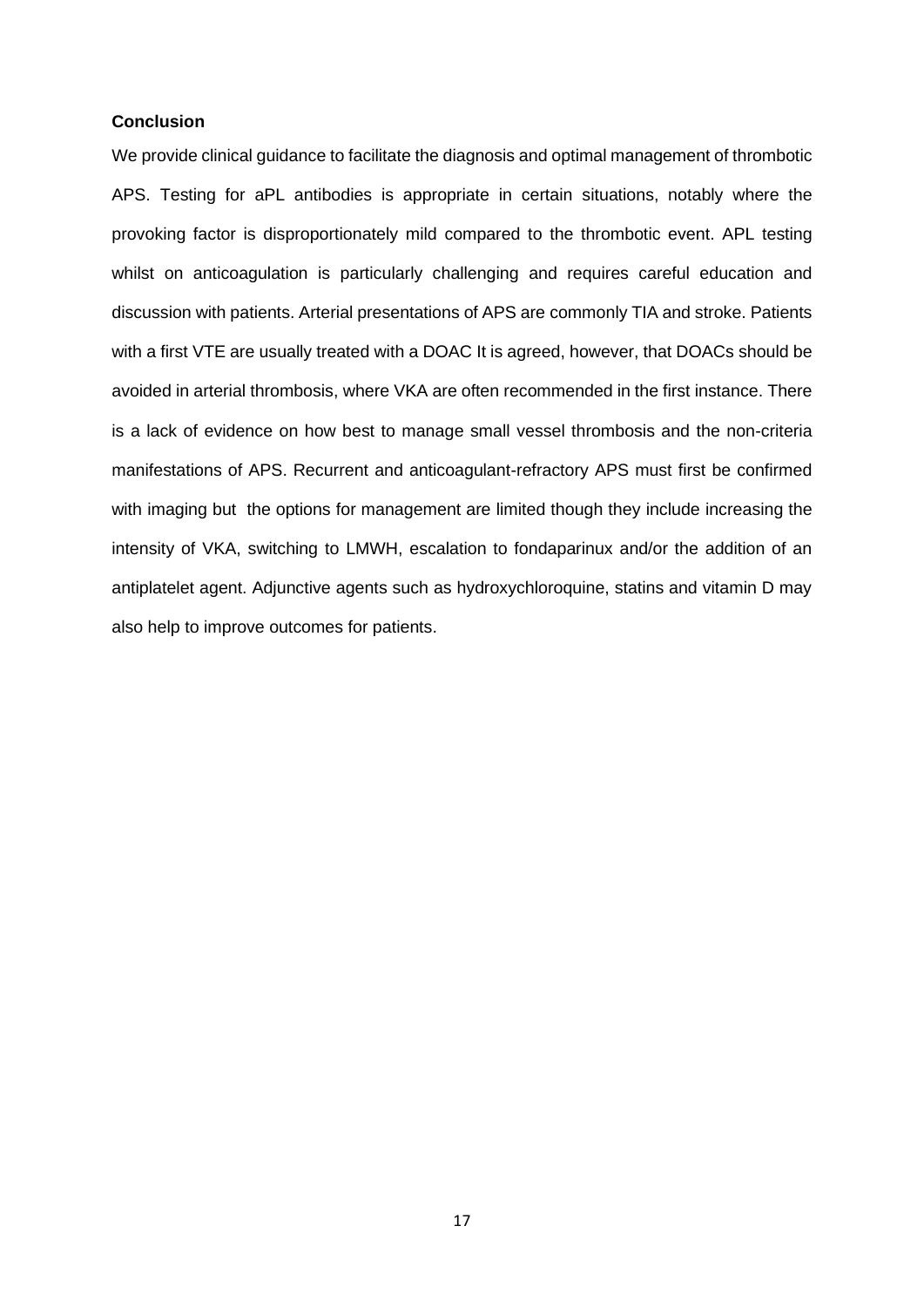| Table 1: Testing for antiphospholipid antibodies                                                          |                                                       |                 |                                                                                                                                                |  |
|-----------------------------------------------------------------------------------------------------------|-------------------------------------------------------|-----------------|------------------------------------------------------------------------------------------------------------------------------------------------|--|
| General principles:                                                                                       |                                                       |                 |                                                                                                                                                |  |
| Test all three criteria aPL (LA, IgG/IgM aCL and $\beta$ 2GP1) at the same time                           |                                                       |                 |                                                                                                                                                |  |
| Repeat tests after at least 12 weeks to confirm persistent aPL-positivity                                 |                                                       |                 |                                                                                                                                                |  |
| If on LMWH, samples for LA testing should be taken just before the next dose of LMWH                      |                                                       |                 |                                                                                                                                                |  |
|                                                                                                           |                                                       |                 | If feasible, LA testing should progress after a brief interruption of DOACs - on a pragmatic, empirical basis at least 48 hours after the last |  |
| dose, and longer in patients with renal impairment. DOAC levels should also be checked                    |                                                       |                 |                                                                                                                                                |  |
| The use of DOAC adsorbents should be further investigated in LA positive and negative patient populations |                                                       |                 |                                                                                                                                                |  |
|                                                                                                           |                                                       |                 | In patients on LMWH or UFH, if anti-FXa activity is within the therapeutic interval, LA testing can be performed if reagents contain heparin   |  |
| neutralisers                                                                                              |                                                       |                 |                                                                                                                                                |  |
| aCL IgG/IgM:                                                                                              |                                                       |                 |                                                                                                                                                |  |
| <b>ELISA</b>                                                                                              | Present in medium to high titre:                      |                 |                                                                                                                                                |  |
|                                                                                                           | >40 GPLU [IgG] or MPLU [IgM]                          |                 |                                                                                                                                                |  |
|                                                                                                           | >99th centile for either aCL                          |                 |                                                                                                                                                |  |
|                                                                                                           |                                                       |                 |                                                                                                                                                |  |
| Chemiluminescence                                                                                         |                                                       |                 |                                                                                                                                                |  |
|                                                                                                           | Local verification of manufacturer's reference ranges |                 |                                                                                                                                                |  |
| aβ2GP1 lgG/lgM:                                                                                           |                                                       |                 |                                                                                                                                                |  |
| <b>ELISA</b>                                                                                              | Present in medium to high titre:                      |                 |                                                                                                                                                |  |
|                                                                                                           | >99th centile for aβ2GPI                              |                 |                                                                                                                                                |  |
|                                                                                                           |                                                       |                 |                                                                                                                                                |  |
| Chemiluminescence                                                                                         | Local verification of manufacturer's reference ranges |                 |                                                                                                                                                |  |
|                                                                                                           | No anticoagulation                                    | <b>LMWH/UFH</b> | Vitamin K antagonist<br><b>DOAC</b>                                                                                                            |  |
| LA:                                                                                                       | <b>DRVVT</b>                                          |                 | TVT/ECT are less affected by VKAs and anti-FXa                                                                                                 |  |
| Two tests using two different                                                                             |                                                       | <b>DRVVT</b>    | DOACs. Their general use is pending upon the                                                                                                   |  |
| principles                                                                                                | aPTT (PL sensitive                                    |                 | provision of independent evidence from                                                                                                         |  |
|                                                                                                           | reagents)                                             |                 | collaborative studies with standardised kits.                                                                                                  |  |
|                                                                                                           | <b>SCT</b>                                            |                 |                                                                                                                                                |  |
| <b>Extended aPL testing</b>                                                                               |                                                       |                 |                                                                                                                                                |  |
| IgA aCL/ $\beta$ 2GP1                                                                                     |                                                       |                 |                                                                                                                                                |  |
| Antiphosphatidylserine/prothrombin antibodies                                                             |                                                       |                 |                                                                                                                                                |  |
|                                                                                                           |                                                       |                 |                                                                                                                                                |  |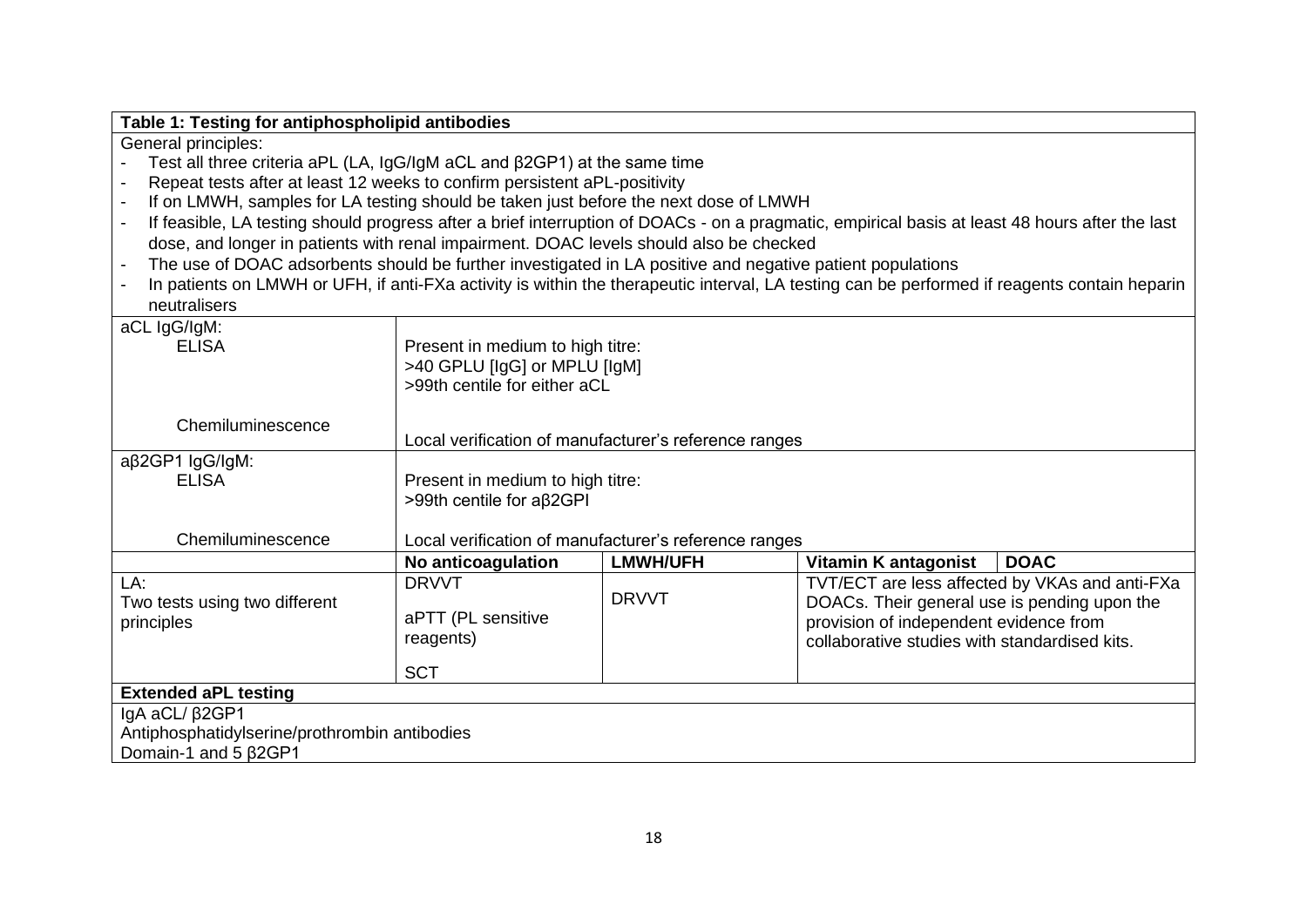Abbreviations: aβ2GP1, anti-beta-2 glycoprotein-1 antibodies; aCL, anticardiolipin; aPL, antiphospholipid antibodies; LA, lupus anticoagulant; DRVVT, dilute Russell's viper venom time; aPTT, activated partial thromboplastin time; PL: phospholipid; TVT/ECT, Taipan snake venom time/Ecarin clotting time; UFH: unfractionated heparin.

For further details, see refs: 1, 2, <sup>24,28</sup>, 30, 36, 85, <sup>87,88</sup>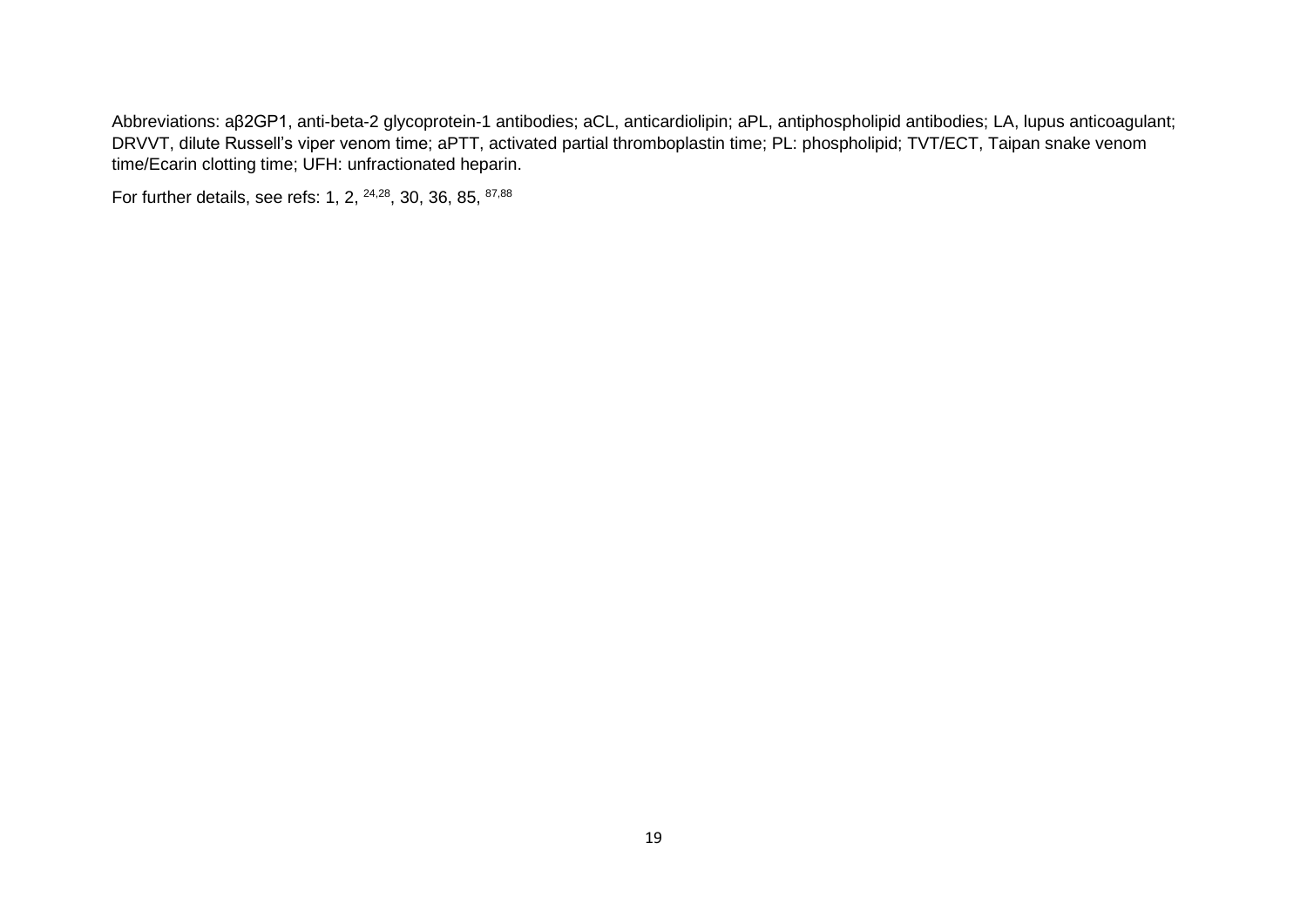| Table 2: Antithrombotic treatment for first thrombotic event in APS |                                                                                                                                                                                                                                                                                                                                                                                                                                                                                                                                        |                                                                |                                                                                      |
|---------------------------------------------------------------------|----------------------------------------------------------------------------------------------------------------------------------------------------------------------------------------------------------------------------------------------------------------------------------------------------------------------------------------------------------------------------------------------------------------------------------------------------------------------------------------------------------------------------------------|----------------------------------------------------------------|--------------------------------------------------------------------------------------|
| <b>Guidance</b>                                                     | <b>Venous</b>                                                                                                                                                                                                                                                                                                                                                                                                                                                                                                                          | <b>Arterial</b>                                                | <b>Small vessel</b><br>thrombosis*                                                   |
| International Congress on<br>Antiphospholipid Antibodies<br>(2020)  | -If single- or double-positive aPL following first episode of<br>VTE continuation of DOAC may be considered, while<br>awaiting confirmation of persistence of aPL, based on<br>testing after at least 12 weeks, and thereafter; shared<br>decision-making with patient<br>-If triple aPL-positive and already on a DOAC, recommend<br>switch from DOAC to warfarin or other VKA<br>-Testing for aβ2GPI to distinguish patients with double-<br>rather than triple aPL-positivity should be performed if a<br>DOAC is considered.       | DOACs should be avoided.<br>First line therapy should be a VKA | DOACs should be<br>avoided<br>Use VKA as first line<br>if anticoagulation<br>elected |
| International Society on<br>Thrombosis and<br>Haemostasis (2020)    | -If single or double positive and on a DOAC for a first<br>episode of VTE with good adherence for several months,<br>consider continued treatment with a DOAC if appropriate;<br>shared decision-making with patient<br>-In single- or double-positive patients with a single prior<br>VTE requiring standard-intensity VKA, with allergy or<br>intolerance to VKA or erratic INRs despite patient<br>adherence, consider alternative VKAs, prior to<br>consideration of a DOAC<br>- If triple aPL-positive, use VKA instead of a DOAC | Use VKA instead of DOACs                                       | Use VKA instead of<br><b>DOACs</b>                                                   |
| <b>British Society for</b><br>Haematology Addendum<br>(2020)        | VKA if known triple aPL-positive<br>If on a DOAC and is triple aPL-positive:<br>-Recommend switching from the DOAC to a VKA<br>-If patients do not wish to switch, recommend continuation<br>of the DOAC over no anticoagulation<br>If non-triple positive* APS:<br>- Suggest against the initiation of DOACs for<br>treatment or secondary<br>-If already on a DOAC may continue or                                                                                                                                                   | Recommend VKA and do not<br>recommend DOAC                     | N/A                                                                                  |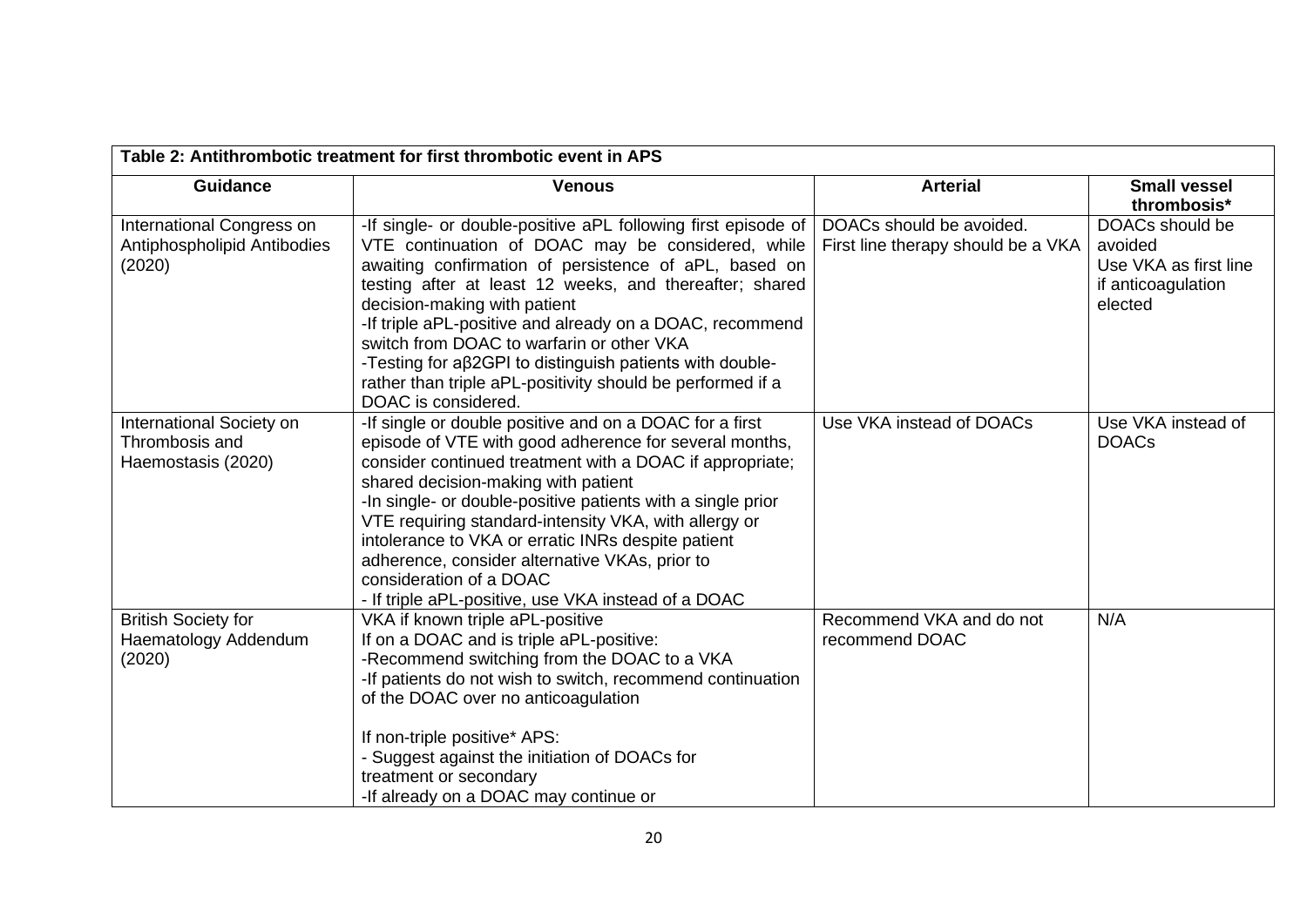|                                                  | switch to a VKA after discussion with the patient taking<br>into account their clinical history, treatment adherence<br>and previous experience.<br>-For those patients who do not wish to switch, we<br>recommend continuation of the DOAC<br>over no anticoagulation                                                                                                         |                                                                                                                                                                                                                                                                                              |     |
|--------------------------------------------------|--------------------------------------------------------------------------------------------------------------------------------------------------------------------------------------------------------------------------------------------------------------------------------------------------------------------------------------------------------------------------------|----------------------------------------------------------------------------------------------------------------------------------------------------------------------------------------------------------------------------------------------------------------------------------------------|-----|
| <b>British Society for</b><br>Haematology (2012) | VKA range 2.0-3.0                                                                                                                                                                                                                                                                                                                                                              | VKA range 2.0-3.0 or antiplatelet<br>therapy                                                                                                                                                                                                                                                 | N/A |
| European League Against<br>Rheumatism (2019)     | Treatment with VKA with a target INR 2-3 is<br>recommended.<br>Rivaroxaban should not be used in patients with triple aPL<br>positivity due to the high risk of recurrent events. DOACs<br>could be considered in patients not able to achieve a<br>target INR despite good adherence to VKA or those with<br>contraindications to VKA (eg, allergy or intolerance to<br>VKA). | Treatment with VKA is<br>recommended over treatment<br>with LDA only<br>Treatment with VKA with INR 2-3<br>or INR 3-4 is recommended,<br>considering the individual's risk of<br>bleeding and recurrent<br>thrombosis. Treatment with VKA<br>with INR 2-3 plus LDA may also<br>be considered | N/A |
| American College of Chest<br>Physicians (2012)   | VKA INR range (INR 2.0-3.0) rather than higher intensity<br>$(INR 3.0-4.5)$                                                                                                                                                                                                                                                                                                    | VKA INR range (INR 2.0-3.0)<br>rather than higher intensity (INR<br>$3.0 - 4.5$                                                                                                                                                                                                              | N/A |

Notes: \* Very low quality data

Abbreviations: aPL, antiphospholipid antibodies; APS, antiphospholipid syndrome; DOAC, direct oral anticoagulant; INR, international normalised ratio; LDA, low dose aspirin; LMWH, low-molecular-weight-heparin; N/A, not addressed; VKA, vitamin K antagonist; VTE, venous thromboembolism.

For further details, see refs:  $24, 39, 44, 89, 90, 91$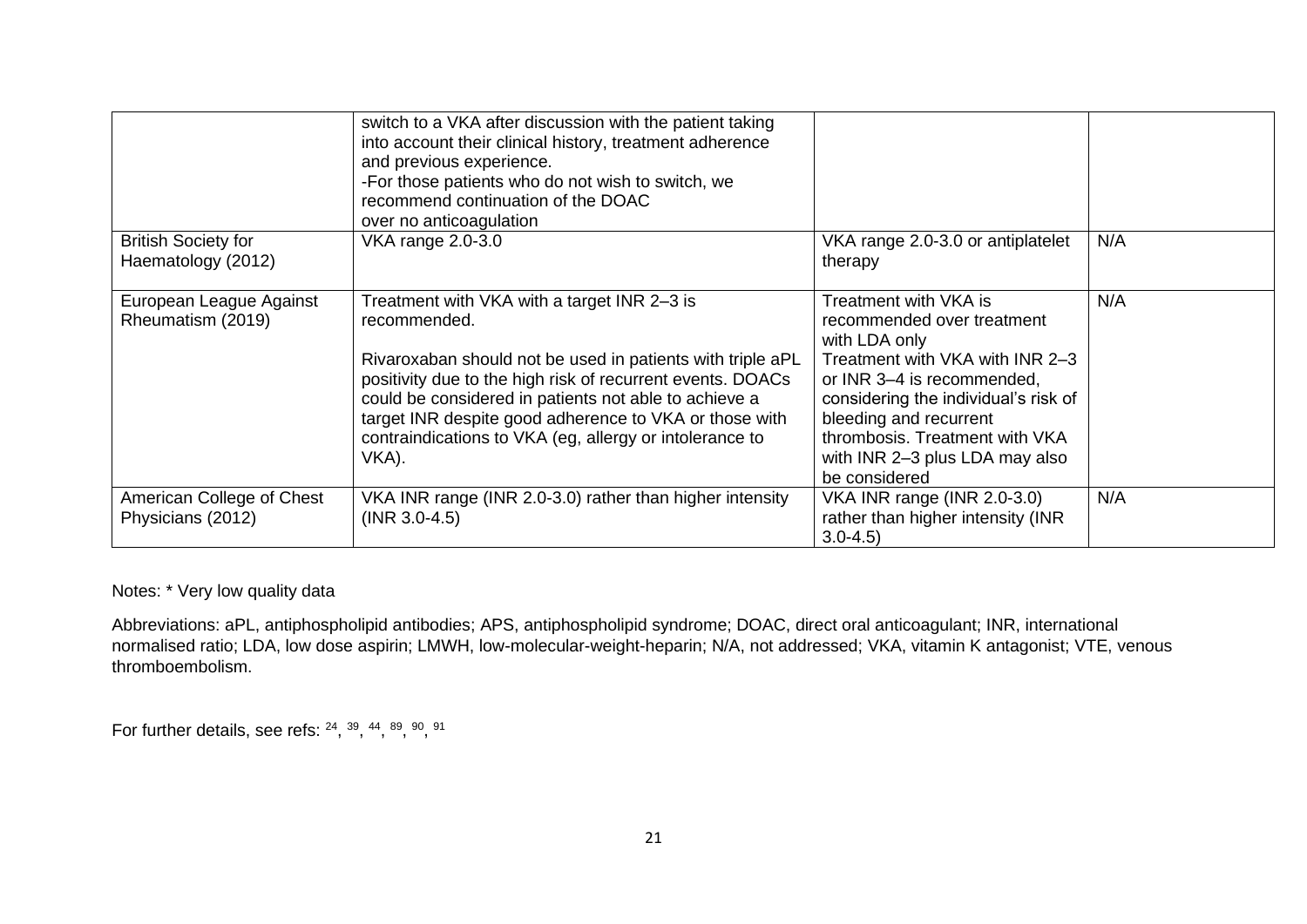| Table 3: Antithrombotic treatment for recurrent thrombotic event in APS  |                                                                                                                                                                                                                                                                     |                                                                                                                                                                                                                                     |  |  |
|--------------------------------------------------------------------------|---------------------------------------------------------------------------------------------------------------------------------------------------------------------------------------------------------------------------------------------------------------------|-------------------------------------------------------------------------------------------------------------------------------------------------------------------------------------------------------------------------------------|--|--|
| <b>Guidance</b>                                                          | <b>Recurrent venous thrombosis</b>                                                                                                                                                                                                                                  | <b>Recurrent arterial thrombosis</b>                                                                                                                                                                                                |  |  |
| International Congress on<br>Antiphospholipid Antibodies<br>(2020)       | DOACs should not be used for recurrent thrombosis while on standard-intensity VKA. Other treatment options include<br>increased INR target range, standard treatment dose LMWH, fondaparinux if VKA/LMWH not suitable, or the addition of<br>antiplatelet therapy.  |                                                                                                                                                                                                                                     |  |  |
| International Society on<br>Thrombosis and<br>Haemostasis (2020)         | DOACs should not be used for recurrent thrombosis while on therapeutic intensity VKA.<br>In this circumstance, other therapeutic options may include an increased target INR range, treatment dose LMWH, or<br>the addition of antiplatelet therapy.                |                                                                                                                                                                                                                                     |  |  |
| <b>British Society for</b><br>Haematology Addendum<br>(2020)             | N/A                                                                                                                                                                                                                                                                 | N/A                                                                                                                                                                                                                                 |  |  |
| <b>British Society for</b><br>Haematology (2012)                         | N/A                                                                                                                                                                                                                                                                 | N/A                                                                                                                                                                                                                                 |  |  |
| European League Against<br>Rheumatism (2019)                             | -Investigation of, and education on, adherence to VKA treatment,<br>along with frequent INR testing, should be considered<br>-If the target INR of 2-3 had been achieved, addition of LDA,<br>increase of INR target to 3-4 or change to LMWH may be<br>considered. | In patients with recurrent arterial thrombosis<br>despite adequate treatment with VKA, after<br>evaluating for other potential causes, an increase<br>of INR target to 3-4, addition of LDA or switch to<br>LMWH can be considered. |  |  |
| American College of Chest<br>Physicians (2016) (not<br>specific for APS) | If not on LMWH consider switching to LMWH<br>If recurrent VTE on LMWH, suggests increasing the dose of LMWH<br>(by a quarter to a third)                                                                                                                            | N/A                                                                                                                                                                                                                                 |  |  |

Abbreviations: APS, antiphospholipid syndrome; DOAC, direct oral anticoagulant; INR, international normalised ratio; LDA, low dose aspirin; LMWH, low-molecular-weight-heparin; VKA, vitamin K antagonist; VTE, venous thromboembolism.

For further details, see refs:  $24, 39, 44, 85, 89, 90$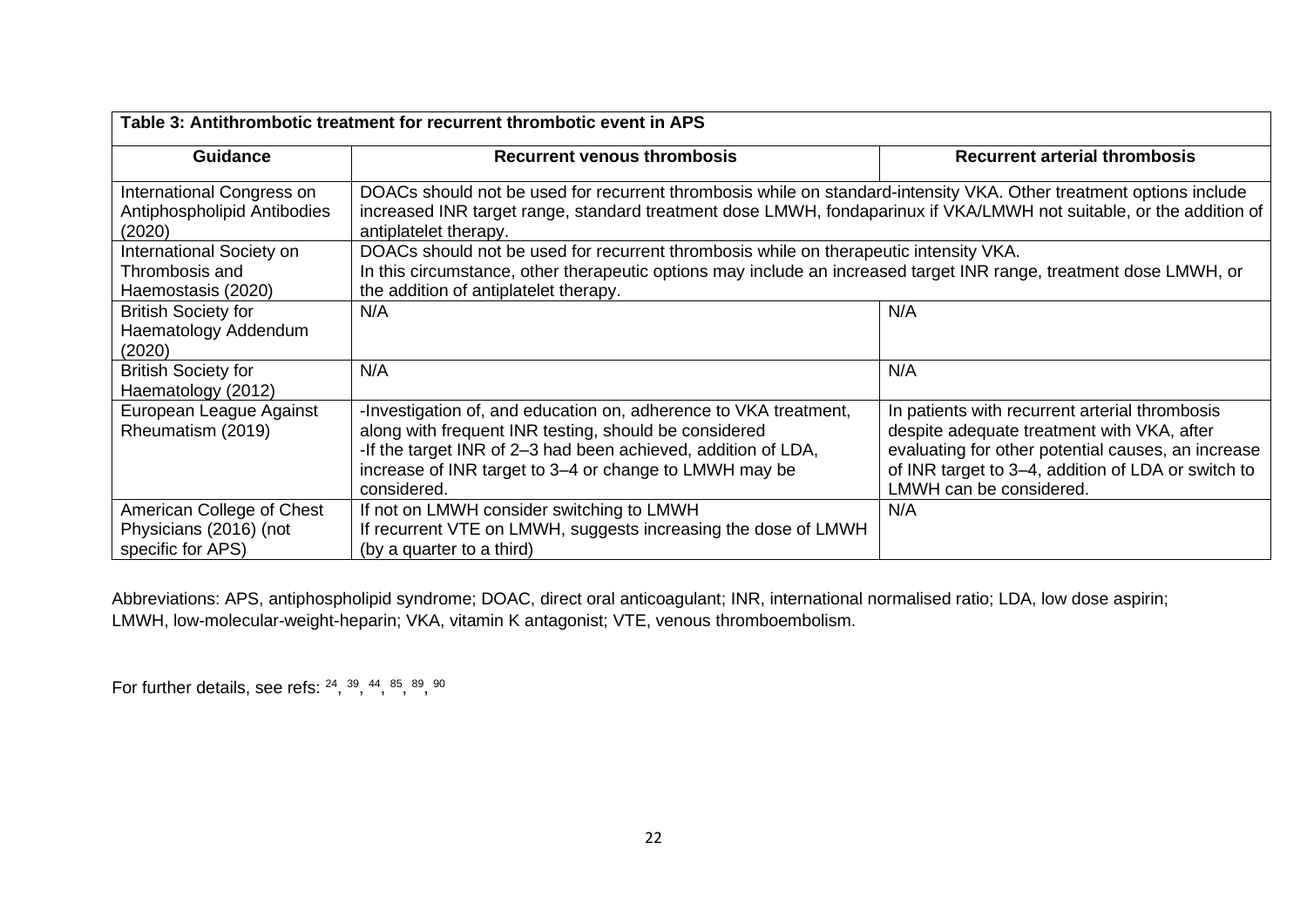| Table 4: Adjunctive treatment                                                                                                                                                                                                                                                                                                                                                                      |                                                                                                                                                                                                                                                                                                                                                                                                                                                                                          |  |  |  |
|----------------------------------------------------------------------------------------------------------------------------------------------------------------------------------------------------------------------------------------------------------------------------------------------------------------------------------------------------------------------------------------------------|------------------------------------------------------------------------------------------------------------------------------------------------------------------------------------------------------------------------------------------------------------------------------------------------------------------------------------------------------------------------------------------------------------------------------------------------------------------------------------------|--|--|--|
| Pathophysiology                                                                                                                                                                                                                                                                                                                                                                                    | <b>Evidence for clinical use</b>                                                                                                                                                                                                                                                                                                                                                                                                                                                         |  |  |  |
| <b>Vitamin D</b>                                                                                                                                                                                                                                                                                                                                                                                   |                                                                                                                                                                                                                                                                                                                                                                                                                                                                                          |  |  |  |
| Protect against thrombosis through:<br>-Inhibition of angiogenic factors in endothelial<br>cells<br>-Immunomodulatory effects on inflammatory<br>activity so reducing endothelial damage<br>-Inhibition of tissue factor expression and TLR-<br>4 inhibition which blocks the signalling pathway<br>of adapter protein MyDD88 in inflammatory<br>cells, preventing synthesis of type 1 interferons | -APS<br>patients<br>reported<br>have<br>to<br>significantly lower vitamin<br>levels<br>D<br>compared to normal controls<br>-The thrombotic APS patients had a<br>significantly lower levels of vitamin D than<br>those with obstetric APS<br>-Vitamin D deficiency identified in 50% of<br>APS cohort compared with 30% in<br>controls. --Thrombosis was noted in 77%<br>of primary APS patients with vitamin D<br>deficiency compared with 53% in those<br>without vitamin D deficiency |  |  |  |
| Hydroxychloroquine*                                                                                                                                                                                                                                                                                                                                                                                |                                                                                                                                                                                                                                                                                                                                                                                                                                                                                          |  |  |  |
| <b>HCQ</b><br>has<br>immunomodulatory<br>and<br>antithrombotic effects mediated through:<br>-Inhibition of platelet aggregation by preventing<br>the over expression of GPIIbIIIa on the<br>membrane of aPL activated platelets.<br>-It may also reduce binding of $\beta$ 2GP1 to the<br>phospholipid bilayer of the target cell.                                                                 | -A systematic review found thrombotic<br>events were prevented if antimalarials<br>were taken consistently<br>-A prospective, non-randomised study of<br>40 primary on HCQ + standard-intensity<br>warfarin vs. VKA alone showed no<br>recurrent thrombotic event in the HCQ<br>cohort vs. 6 in those not receiving HCQ<br>over 3 years                                                                                                                                                  |  |  |  |
| <b>Statins</b>                                                                                                                                                                                                                                                                                                                                                                                     |                                                                                                                                                                                                                                                                                                                                                                                                                                                                                          |  |  |  |
| and<br>simvastatin<br>Fluvastatin<br>can<br>prevent<br>aβ2GP1-antibodies inducing endothelial cell<br>adhesive properties via NF-KB binding to DNA<br>which plays a central role in inflammation.                                                                                                                                                                                                  | Elevated levels of VEGF, soluble TF and<br>TNF-a were identified in APS patients and<br>that fluvastatin was able to significantly<br>reduce those markers in the majority of<br>treated patients                                                                                                                                                                                                                                                                                        |  |  |  |

Notes: \*Hydroxychloroquine is standard treatment in patients with SLE if no contraindications.

Abbreviations: APS, antiphospholipid syndrome; β2GP1, βeta-2 glycoprotein-1; GPIIbIIIa, glycoprotein IIaIIIb; HCQ, hydroxychloroquine; NF-κB, nuclear factor kappa-light-chainenhancer of activated B cells; TF, tissue factor; TLR, toll-like receptor; MyDD88, differentiation primary response gene 88; TNF-α, tumour necrosis factor-α; VEGF, vascular endothelial growth factor; VKA, vitamin K antagonist(s).

For further details, see refs:  $92, 93, 94, 95, 96, 97, 98, 99, 100, 101$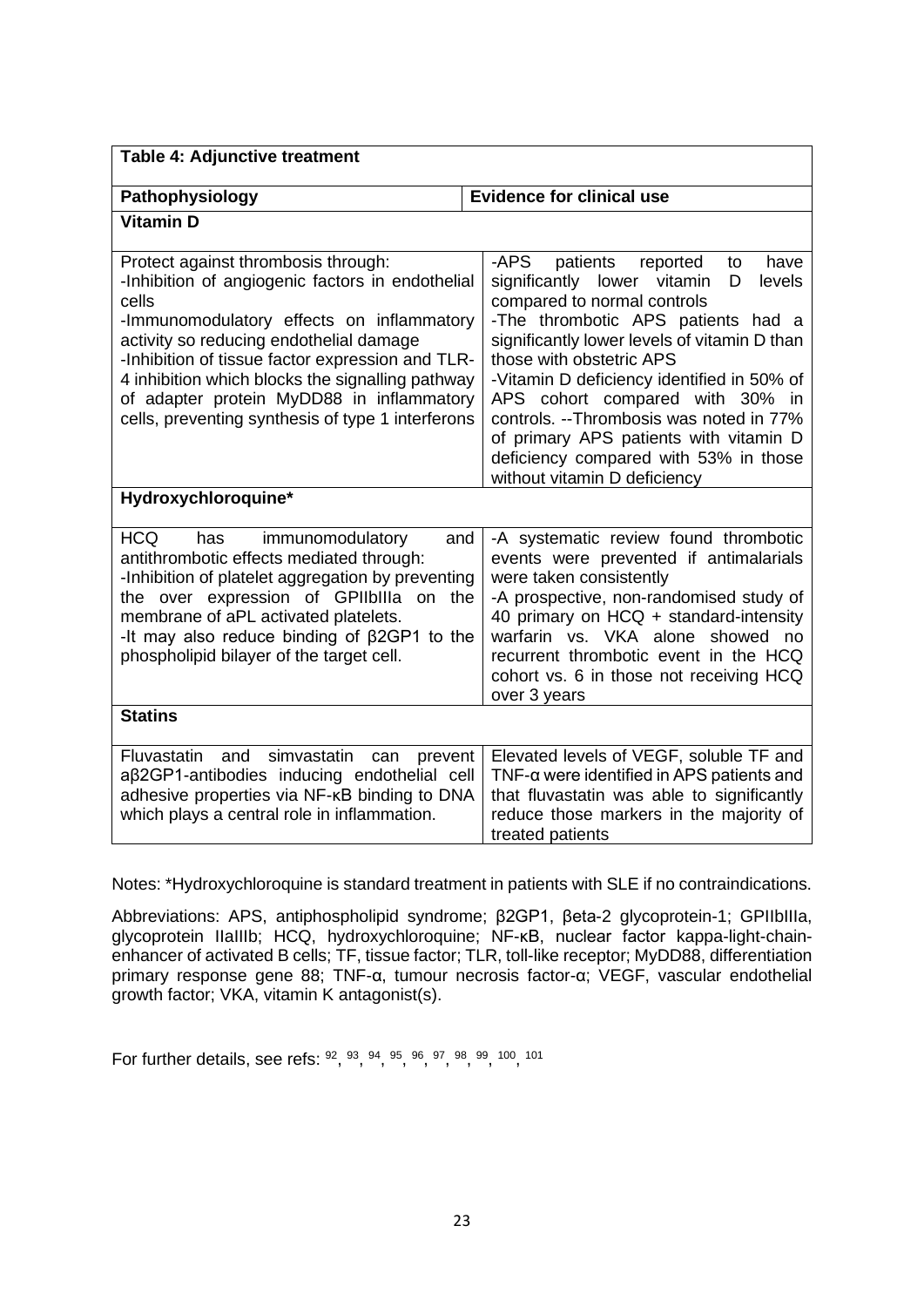**Legend to Figure 1:** Proposed management for anticoagulant-refractory thrombotic

antiphospholipid syndrome (Ref: 74 Permission to be obtained)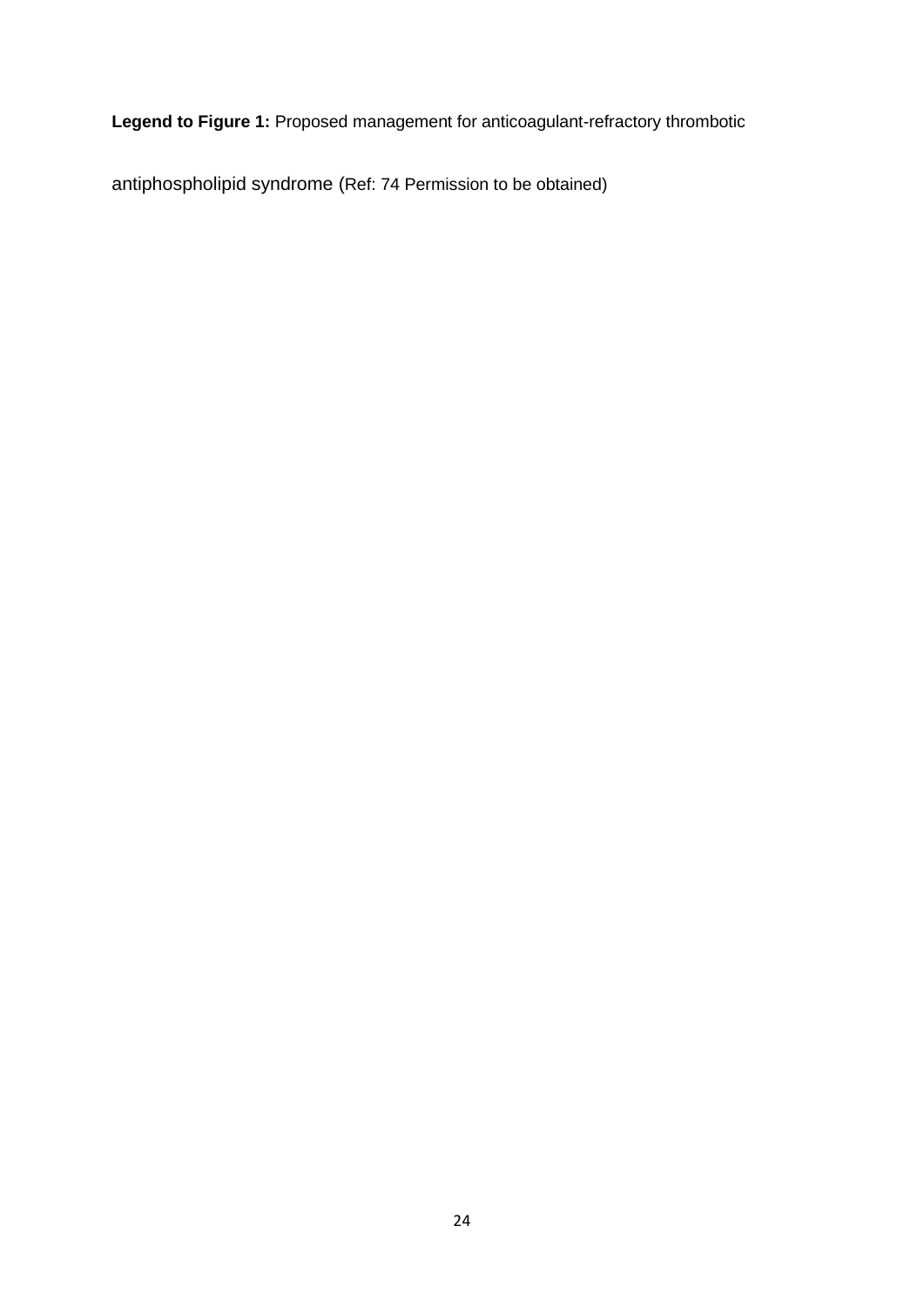

Abbreviations: LMWH, low-molecular-weight heparin; VKA, vitamin K antagonist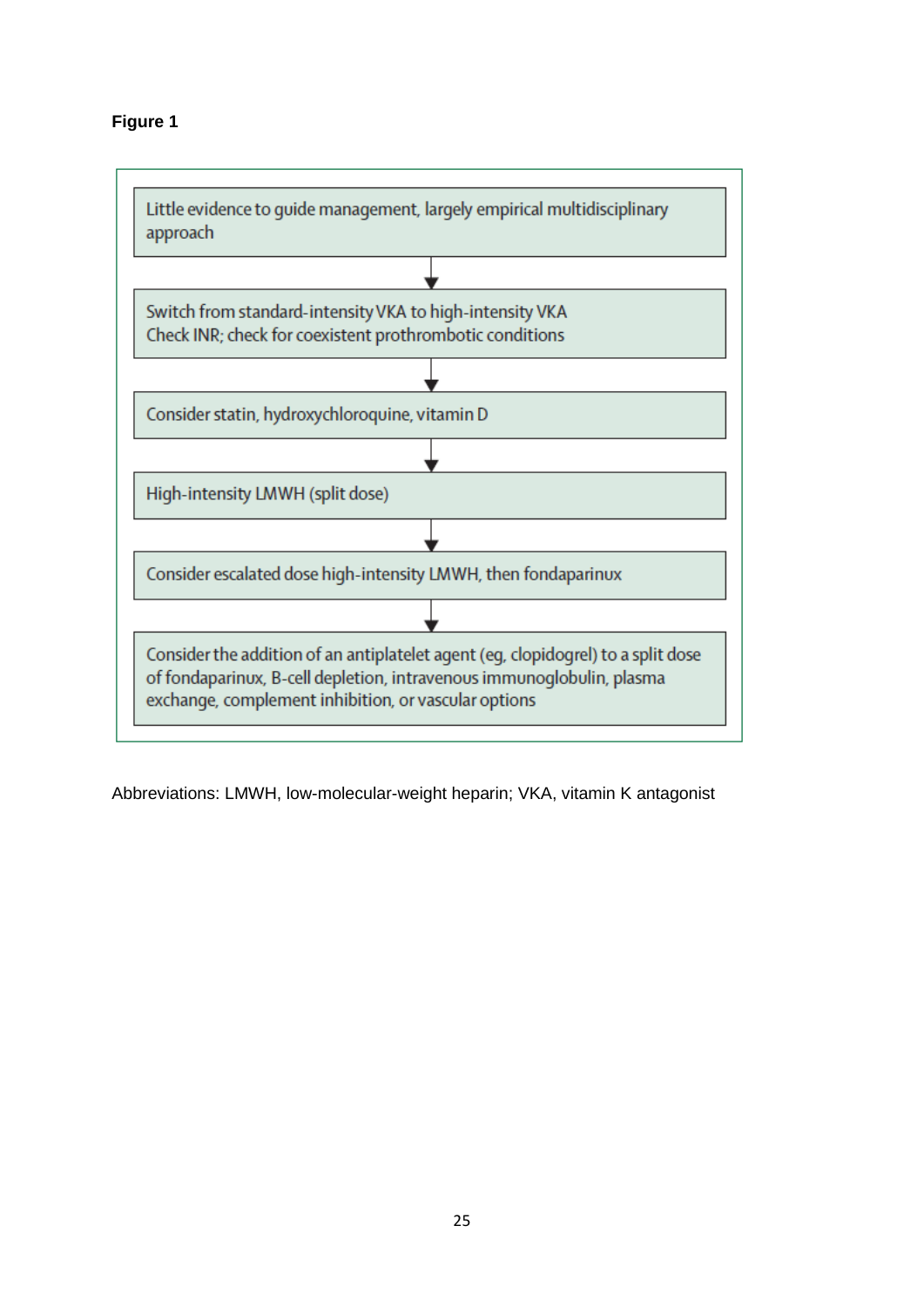#### **References**

1. Miyakis S, Lockshin MD, Atsumi T, et al. International consensus statement on an update of the classification criteria for definite antiphospholipid syndrome (APS). *Journal of Thrombosis and Haemostasis*. 2006;4(2):295-306.

2. Devreese K, Ortel T, Pengo V, De Laat B, Subcommittee on Lupus Anticoagulant/Antiphospholipid Antibodies. Laboratory criteria for antiphospholipid syndrome: Communication from the SSC of the ISTH. *Journal of Thrombosis and Haemostasis*. 2018;16(4):809-813.

3. Barbhaiya M, Zuily S, Ahmadzadeh Y, Naden R, Costenbader K, Erkan D On Behalf of the New APS Classification Criteria Collaborators. Development on new international classification criteria for antiphospholipid syndrome: Phase II results. *American College of Rheumatology*. 2019;Abstract Number 145.

4. Daugas E, Nochy D, Huong DL, et al. Antiphospholipid syndrome nephropathy in systemic lupus erythematosus. *J Am Soc Nephrol*. 2002;13(1):42-52.

5. Tello, Borja Del Carmelo Gracio, Jones A, Raine C, Isenberg D. Systemic lupus erythematosus: Detailed anatomy of a cohort (follow-up for more than 35 years). . 2016;68.

6. Ruiz-Irastorza G, Egurbide M, Ugalde J, Aguirre C. High impact of antiphospholipid syndrome on irreversible organ damage and survival of patients with systemic lupus erythematosus. *Arch Intern Med*. 2004;164(1):77-82.

7. Duarte-Garcia A, Pham M, Crowson C, et al. 189 epidemiology of antiphospholipid syndrome: A population-based study. *189 Epidemiology of antiphospholipid syndrome: a population-based study*. 2019:A143-A143.

8. Shi W, Krilis S, Chong B, Gordon S, Chesterman C. Prevalence of lupus anticoagulant and anticardiolipin antibodies in a healthy population. *Aust N Z J Med*. 1990;20(3):231-236.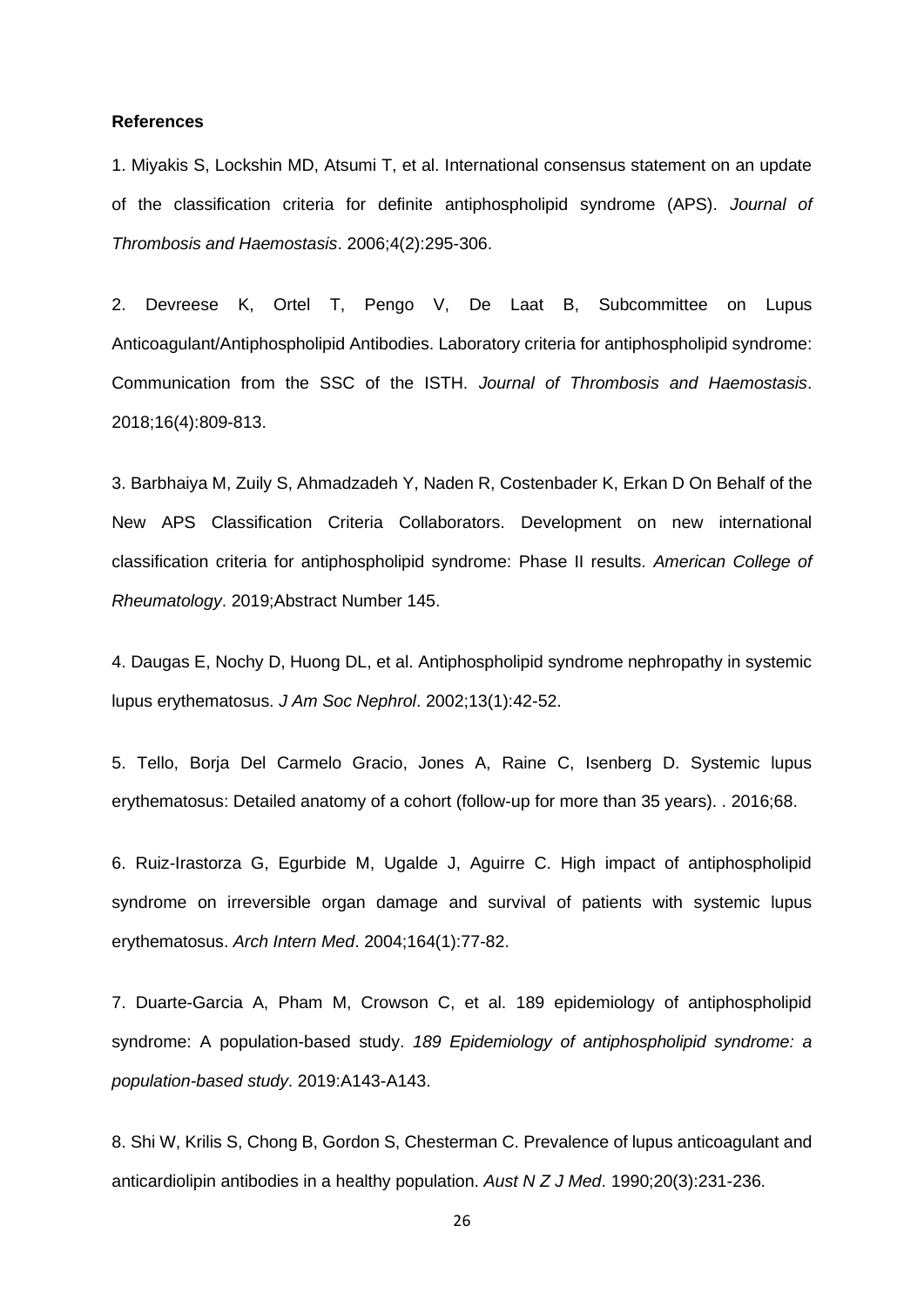9. Levine JS, Branch DW, Rauch J. The antiphospholipid syndrome. *N Engl J Med*. 2002;346(10):752-763.

10. Bordin G, Boldorini R, Meroni P. The two hit hypothesis in the antiphospholipid syndrome: Acute ischaemic heart involvement after valvular replacement despite anticoagulation in a patient with secondary APS. *Lupus*. 2003;12(11):851-853.

11. Ortiz-Fernández L, Sawalha AH. Genetics of antiphospholipid syndrome. *Curr Rheumatol Rep*. 2019;21(12):65.

12. Castro‐Marrero J, Balada E, Vilardell‐Tarrés M, Ordi‐Ros J. Genetic risk factors of thrombosis in the antiphospholipid syndrome. *Br J Haematol*. 2009;147(3):289-296.

13. Giannakopoulos B, Krilis SA. The pathogenesis of the antiphospholipid syndrome. *N Engl J Med*. 2013;368(11):1033-1044.

14. Pierangeli SS, Chen PP, Raschi E, et al. Antiphospholipid antibodies and the antiphospholipid syndrome: Pathogenic mechanisms. . 2008;34(03):236-250.

15. Meroni PL, Borghi MO, Raschi E, Tedesco F. Pathogenesis of antiphospholipid syndrome: Understanding the antibodies. *Nature Reviews Rheumatology*. 2011;7(6):330.

16. Pengo V, Ruffatti A, Legnani C, et al. Clinical course of high-risk patients diagnosed with antiphospholipid syndrome. *Journal of Thrombosis and Haemostasis*. 2010;8(2):237-242.

17. De Groot P, Meijers J. β2‐Glycoprotein I: Evolution, structure and function. *Journal of Thrombosis and Haemostasis*. 2011;9(7):1275-1284.

18. Agar C, van Os GM, Morgelin M, et al. Beta2-glycoprotein I can exist in 2 conformations: Implications for our understanding of the antiphospholipid syndrome. *Blood*. 2010;116(8):1336-1343.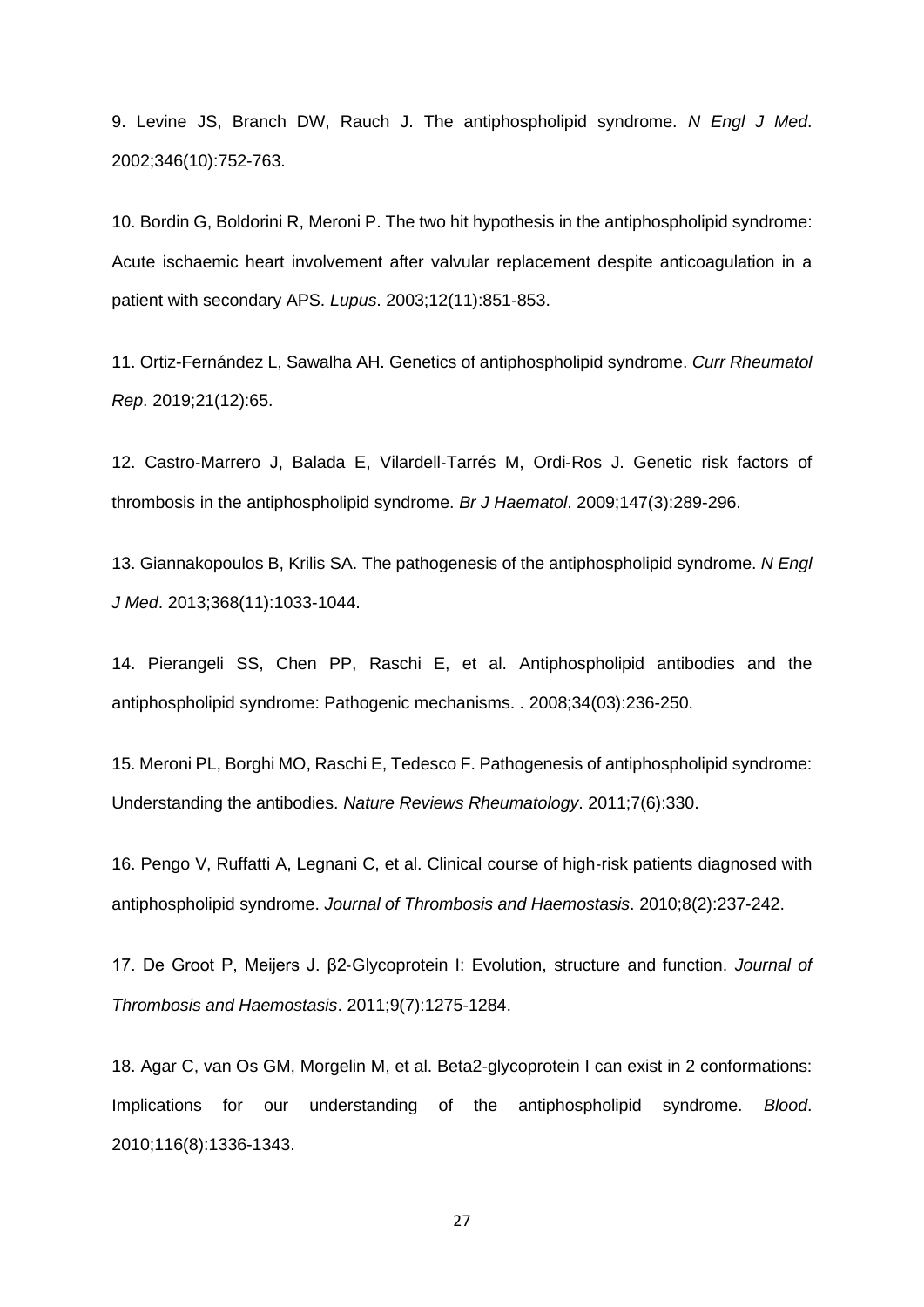19. De Groot P, Urbanus R, Derksen R. Pathophysiology of thrombotic APS: Where do we stand? *Lupus*. 2012;21(7):704-707.

20. Zhou H, Wolberg AS, Roubey RA. Characterization of monocyte tissue factor activity induced by IgG antiphospholipid antibodies and inhibition by dilazep. *Blood*. 2004;104(8):2353-2358.

21. Vikerfors A, Svenungsson E, Ågren A, et al. Studies of fibrin formation and fibrinolytic function in patients with the antiphospholipid syndrome. *Thromb Res*. 2014;133(5):936-944.

22. Meng H, Yalavarthi S, Kanthi Y, et al. In vivo role of neutrophil extracellular traps in antiphospholipid antibody–mediated venous thrombosis. *Arthritis & rheumatology*. 2017;69(3):655-667.

23. Pierangeli SS, Girardi G, Vega‐Ostertag M, Liu X, Espinola RG, Salmon J. Requirement of activation of complement C3 and C5 for antiphospholipid antibody–mediated thrombophilia. *Arthritis & Rheumatism*. 2005;52(7):2120-2124.

24. Arachchillage DR, Gomez K, Alikhan R, et al. Addendum to british society for haematology guidelines on investigation and management of antiphospholipid syndrome, 2012 (br. J. haematol. 2012; 157: 47–58): Use of direct acting oral anticoagulants. *Br J Haematol*. 2020;189(2):212-215.

25. Pengo V. ISTH guidelines on lupus anticoagulant testing. *Thromb Res*. 2012;130 Suppl 1:S76-7.

26. Garcia D, Akl EA, Carr R, Kearon C. Antiphospholipid antibodies and the risk of recurrence after a first episode of venous thromboembolism: A systematic review. *Blood, The Journal of the American Society of Hematology*. 2013;122(5):817-824.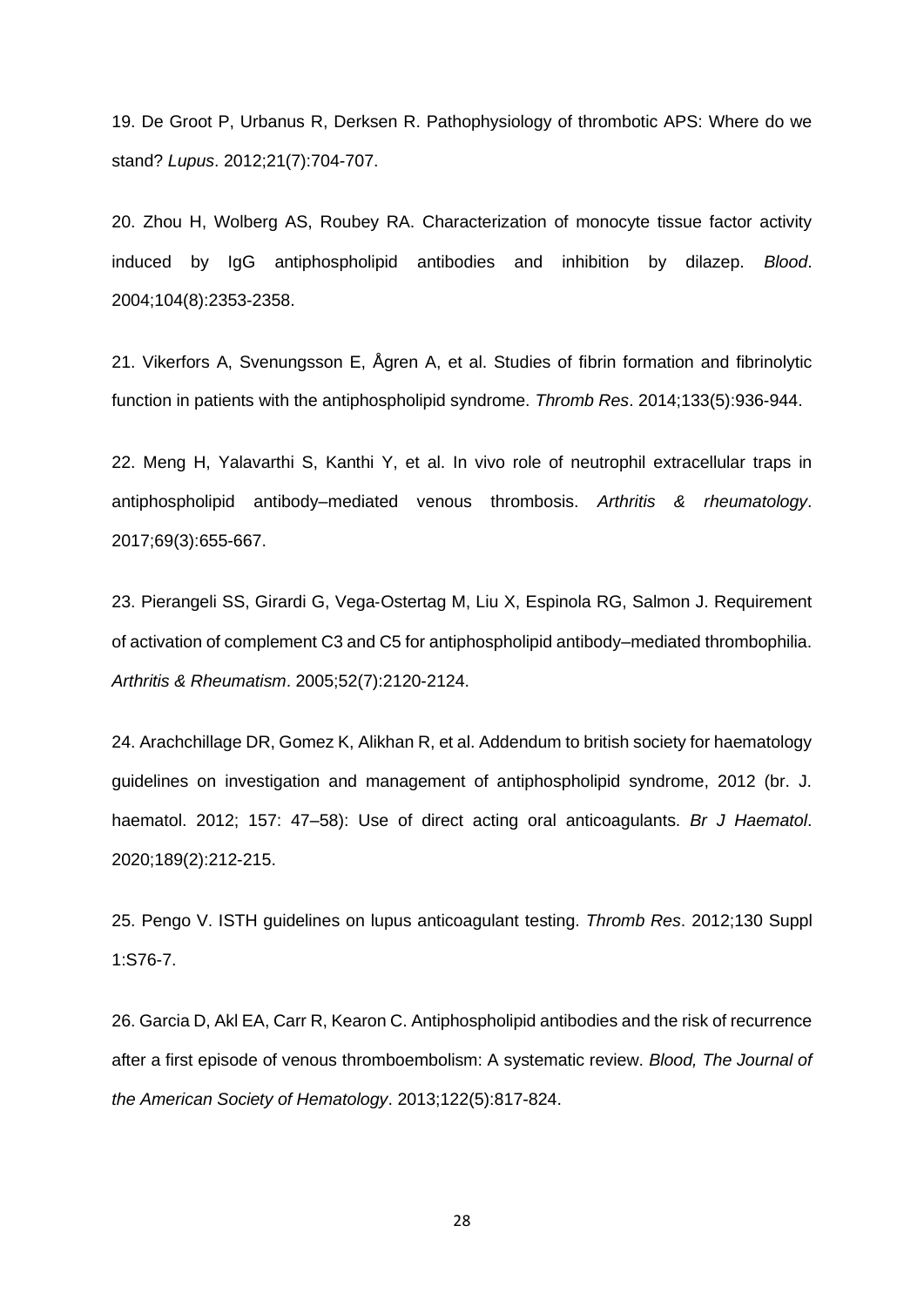27. Kearon C, Parpia S, Spencer FA, et al. Antiphospholipid antibodies and recurrent thrombosis after a first unprovoked venous thromboembolism. *Blood*. 2018;131(19):2151- 2160.

28. Devreese KM. Testing for antiphospholipid antibodies: Advances and best practices. *International Journal of Laboratory Hematology*. 2020;42:49-58.

29. Radin M, Sciascia S, Erkan D, et al. The adjusted global antiphospholipid syndrome score (aGAPSS) and the risk of recurrent thrombosis: Results from the APS ACTION cohort. . 2019.

30. Devreese K, Pierangeli S, De Laat B, et al. Testing for antiphospholipid antibodies with solid phase assays: Guidance from the SSC of the ISTH. *Journal of Thrombosis and Haemostasis*. 2014;12(5):792-795.

31. Arachchillage DRJ, Machin SJ, Mackie IJ, Cohen H. Diagnosis and management of noncriteria obstetric antiphospholipid syndrome. *Thromb Haemost*. 2015;113(01):13-19.

32. Kelchtermans H, Pelkmans L, De Laat B, Devreese K. IgG/IgM antiphospholipid antibodies present in the classification criteria for the antiphospholipid syndrome: A critical review of their association with thrombosis. *Journal of Thrombosis and Haemostasis*. 2016;14(8):1530-1548.

33. Chayoua W, Kelchtermans H, Gris J, et al. The (non‐) sense of detecting anti‐cardiolipin and anti‐β2glycoprotein I IgM antibodies in the antiphospholipid syndrome. *Journal of Thrombosis and Haemostasis*. 2020;18(1):169-179.

34. Ten Boekel E, Böck M, Vrielink G, Liem R, Hendriks H, de Kieviet W. Detection of shortened activated partial thromboplastin times: An evaluation of different commercial reagents. *Thromb Res*. 2007;121(3):361-367.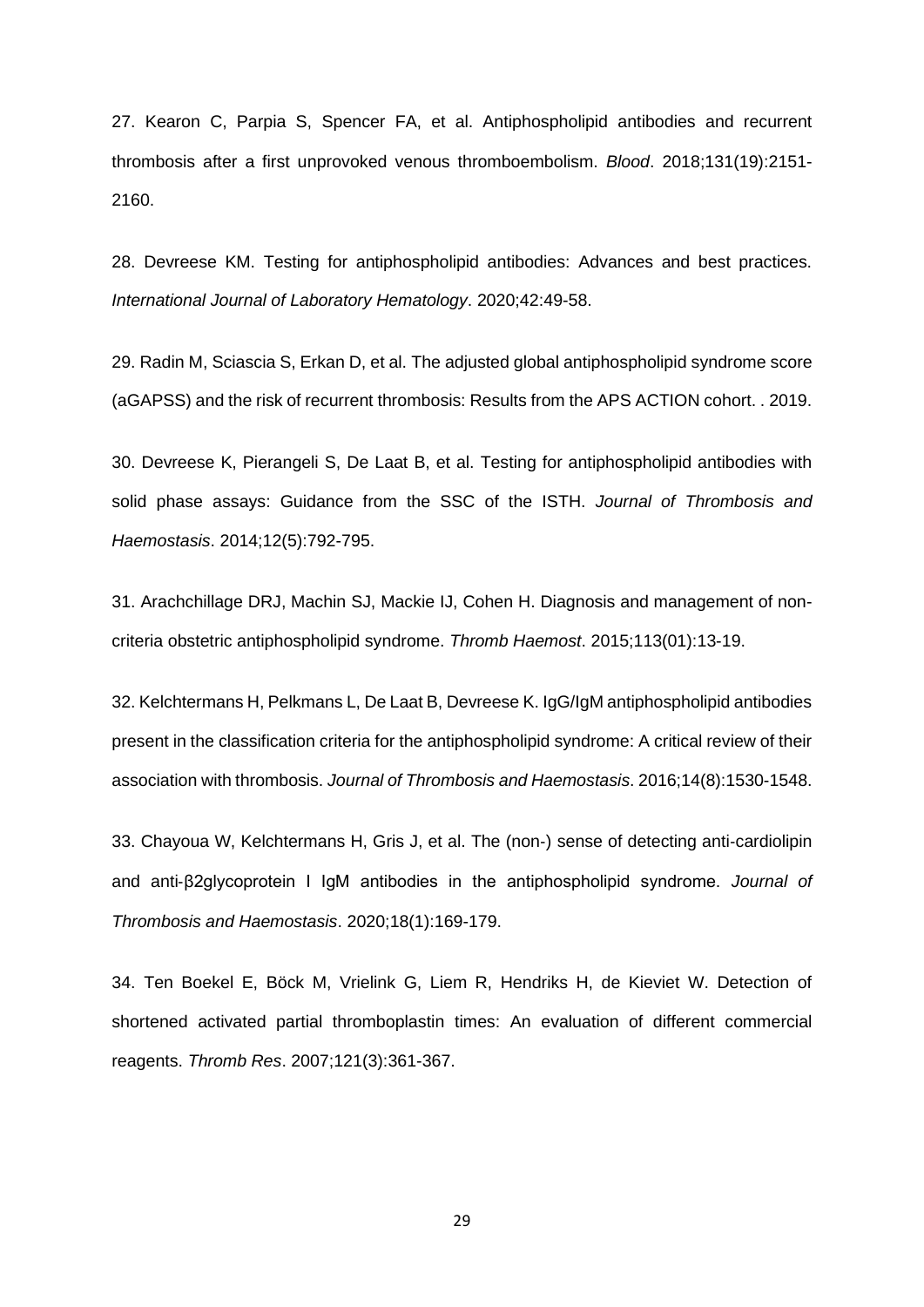35. Devreese KM, Verfaillie CJ, De Bisschop F, Delanghe JR. Interference of C-reactive protein with clotting times. *Clinical Chemistry and Laboratory Medicine (CCLM)*. 2015;53(5):e141-e145.

36. Tripodi A, Cohen H, Devreese KM. Lupus anticoagulant detection in anticoagulated patients. guidance from the scientific and standardization committee for lupus anticoagulant/antiphospholipid antibodies of the international society on thrombosis and haemostasis. *Journal of Thrombosis and Haemostasis*. 2020.

37. Martirosyan A, Aminov R, Manukyan G. Environmental triggers of autoreactive responses: Induction of antiphospholipid antibody formation. *Frontiers in immunology*. 2019;10:1609.

38. Devreese KM, Linskens EA, Benoit D, Peperstraete H. Antiphospholipid antibodies in patients with COVID‐19: A relevant observation? *Journal of Thrombosis and Haemostasis*.

39. Cohen H, Cuadrado MJ, Erkan D, et al. 16th international congress on antiphospholipid antibodies task force report on antiphospholipid syndrome treatment trends. *:Lupus*. 2020.

40. Zhou J, Hou X, Zhang H, Wang T, Cui L. The clinical performance of a new chemiluminescent immunoassay in measuring anti-beta2 glycoprotein 1 and anti-cardiolipin antibodies. *Med Sci Monit*. 2018;24:6816-6822.

41. Arachchillage D, Efthymiou M, Mackie I, Lawrie A, Machin S, Cohen H. Anti‐protein C antibodies are associated with resistance to endogenous protein C activation and a severe thrombotic phenotype in antiphospholipid syndrome. *Journal of Thrombosis and Haemostasis*. 2014;12(11):1801-1809.

42. European Medicines Agency. EMA/PRAC/219985/2019. pharmacovigilance risk assessment committee (PRAC). . Updated 2019.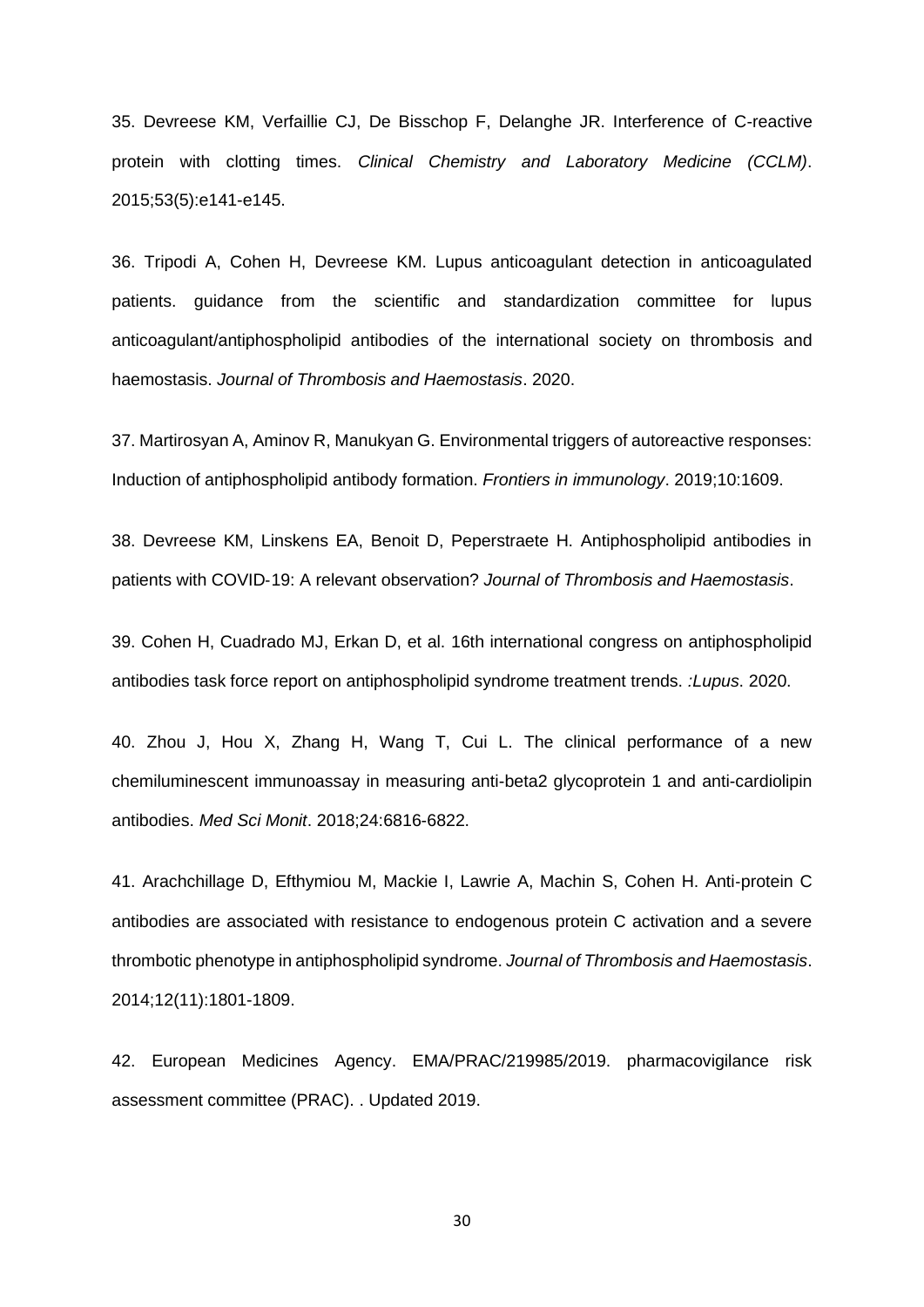43. Pengo V, Denas G, Zoppellaro G, et al. Rivaroxaban vs warfarin in high-risk patients with antiphospholipid syndrome. *Blood*. 2018;132(13):1365-1371.

44. Zuily S, Cohen H, Isenberg D WS, et al.

Use of direct oral anticoagulants in patients with thrombotic antiphospholipid syndrome: Guidance from the scientific and standardization committee of the international society on thrombosis and haemostasis and haemostasis and haemostasis and haemostasis

. *Journal of Thrombosis and Haemostasis*. 2020.

45. van Es N, Coppens M, Schulman S, Middeldorp S, Buller HR. Direct oral anticoagulants compared with vitamin K antagonists for acute venous thromboembolism: Evidence from phase 3 trials. *Blood*. 2014;124(12):1968-1975.

46. Miranda S, Park J, Le Gal G, et al. Prevalence of confirmed antiphospholipid syndrome in 18‐50 years unselected patients with first unprovoked venous thromboembolism. *Journal of Thrombosis and Haemostasis*. 2019.

47. Finazzi G, Marchioli R, Brancaccio V, et al. A randomized clinical trial of high-intensity warfarin vs. conventional antithrombotic therapy for the prevention of recurrent thrombosis in patients with the antiphospholipid syndrome (WAPS) 1. *Journal of Thrombosis and Haemostasis*. 2005;3(5):848-853.

48. Crowther MA, Ginsberg JS, Julian J, et al. A comparison of two intensities of warfarin for the prevention of recurrent thrombosis in patients with the antiphospholipid antibody syndrome. *N Engl J Med*. 2003;349(12):1133-1138.

49. Ordi-Ros J, Sáez-Comet L, Pérez-Conesa M, et al. Rivaroxaban versus vitamin K antagonist in antiphospholipid syndrome: A randomized noninferiority trial. *Ann Intern Med*. 2019.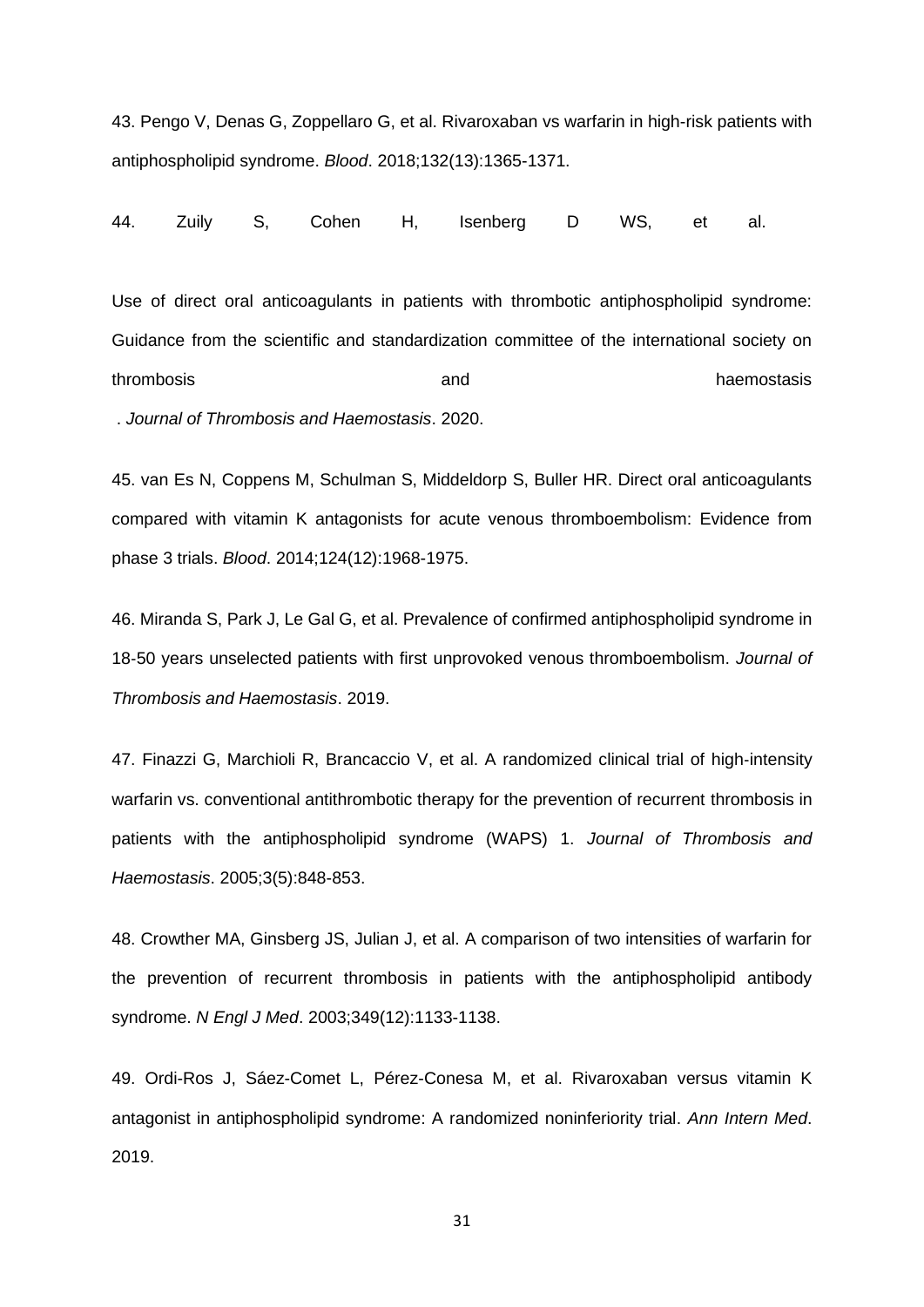50. Legault K, Blostein M, Carrier M, et al. A single-arm feasibility cohort study of rivaroxaban in antiphospholipid syndrome. *Pilot and Feasibility Studies*. 2020;6(1):1-7.

51. Dufrost V, Risse J, Reshetnyak T, et al. Increased risk of thrombosis in antiphospholipid syndrome patients treated with direct oral anticoagulants. results from an international patientlevel data meta-analysis. *Autoimmunity reviews*. 2018.

52. Cervera R, Piette J, Font J, et al. Antiphospholipid syndrome: Clinical and immunologic manifestations and patterns of disease expression in a cohort of 1,000 patients. *Arthritis & Rheumatism: Official Journal of the American College of Rheumatology*. 2002;46(4):1019- 1027.

53. Cervera R, Serrano R, Pons-Estel GJ, et al. Morbidity and mortality in the antiphospholipid syndrome during a 10-year period: A multicentre prospective study of 1000 patients. *Ann Rheum Dis*. 2015;74(6):1011-1018.

54. Sciascia S, Sanna G, Khamashta MA, et al. The estimated frequency of antiphospholipid antibodies in young adults with cerebrovascular events: A systematic review. *Ann Rheum Dis*. 2015;74(11):2028-2033.

55. Kaichi Y, Kakeda S, Moriya J, et al. Brain MR findings in patients with systemic lupus erythematosus with and without antiphospholipid antibody syndrome. *AJNR Am J Neuroradiol*. 2014;35(1):100-105.

56. Tektonidou MG, Varsou N, Kotoulas G, Antoniou A, Moutsopoulos HM. Cognitive deficits in patients with antiphospholipid syndrome: Association with clinical, laboratory, and brain magnetic resonance imaging findings. *Arch Intern Med*. 2006;166(20):2278-2284.

57. Debette S, Markus HS. The clinical importance of white matter hyperintensities on brain magnetic resonance imaging: Systematic review and meta-analysis. *BMJ*. 2010;341:c3666.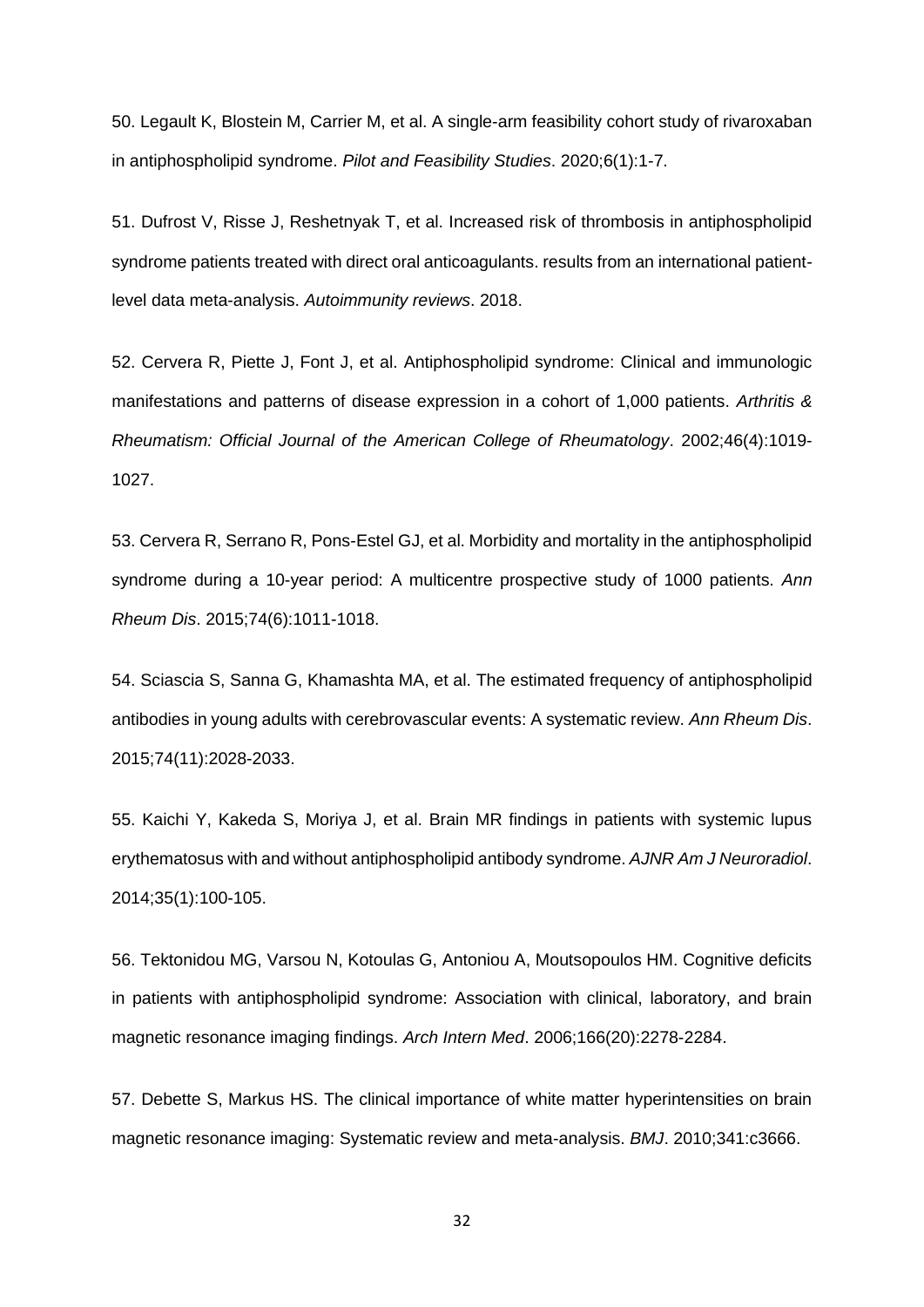58. Nazir S, Tachamo N, Lohani S, Hingorani R, Poudel DR, Donato A. Acute myocardial infarction and antiphospholipid antibody syndrome: A systematic review. *Coron Artery Dis*. 2017;28(4):332-335.

59. Andreoli L, Chighizola CB, Banzato A, et al. Estimated frequency of antiphospholipid antibodies in patients with pregnancy morbidity, stroke, myocardial infarction, and deep vein thrombosis: A critical review of the literature. *Arthritis care & research*. 2013;65(11):1869- 1873.

60. Tektonidou MG. Antiphospholipid syndrome nephropathy: From pathogenesis to treatment. *Frontiers in Immunology*. 2018;9:1181.

61. Gavier B, Vazquez F, Gandara E. Antiphospholipid antibodies and lower extremity peripheral arterial disease–a systematic review and meta-analysis. *Vasa*. 2016;45(4):325- 330.

62. Levine SR, Brey RL, Tilley BC, et al. Antiphospholipid antibodies and subsequent thromboocclusive events in patients with ischemic stroke. *JAMA*. 2004;291(5):576-584.

63. Ruiz‐Irastorza G, Hunt BJ, Khamashta MA. A systematic review of secondary thromboprophylaxis in patients with antiphospholipid antibodies. *Arthritis Care & Research*. 2007;57(8):1487-1495.

64. Ortel TL, Meleth S, Catellier D, et al. Recurrent thrombosis in patients with antiphospholipid antibodies and an initial venous or arterial thromboembolic event: A systematic review and Meta‐Analysis. *Journal of Thrombosis and Haemostasis*. 2020.

65. Cohen H, Efthymiou M, Isenberg DA. Use of direct oral anticoagulants in antiphospholipid syndrome: Reply. *Journal of Thrombosis and Haemostasis*. 2020;18(1):259-261.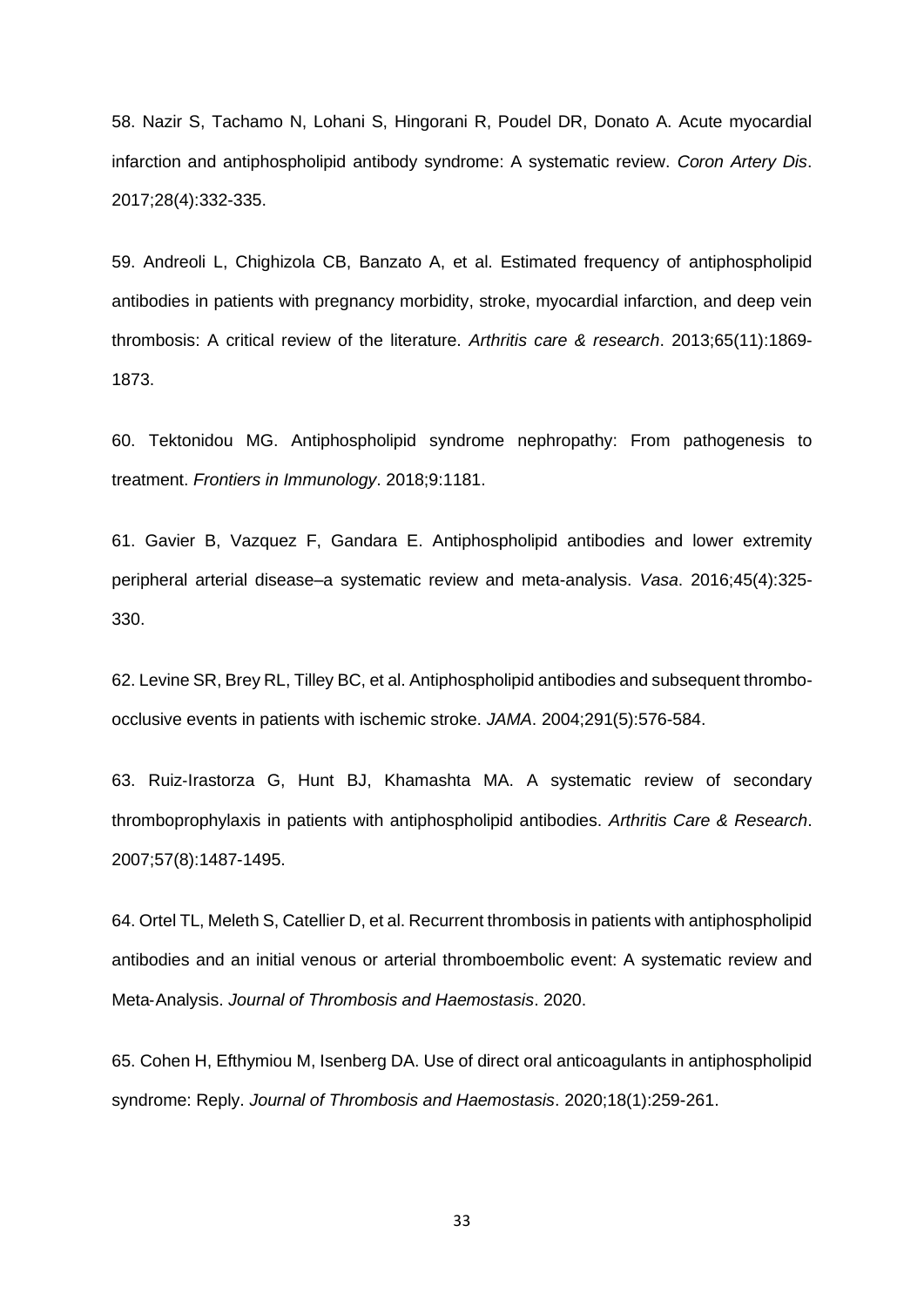66. Legault K, Schunemann H, Hillis C, et al. McMaster RARE‐Bestpractices clinical practice guideline on diagnosis and management of the catastrophic antiphospholipid syndrome. *Journal of Thrombosis and Haemostasis*. 2018;16(8):1656-1664.

67. Cervera R, Bucciarelli S, Plasín MA, et al. Catastrophic antiphospholipid syndrome (CAPS): Descriptive analysis of a series of 280 patients from the "CAPS registry". *J Autoimmun*. 2009;32(3-4):240-245.

68. Taghavi M, Barbhaiya M, Tektonidou M, Fortin P, Andrade D, Knight J, Artim-Esen B, Atsumi T, Cohen H, Ji L, Sciascia S, Seshan S, Erkan D on Behalf of APS ACTION 14. Descriptive analysis of biopsy-proven antiphospholipid antibody-associated nephropathy patients included in the AntiPhospholipid syndrome alliance for clinical trials and InternatiOnal networking (APS ACTION) clinical database and repository ("Registry"). *American college of Rheumatology*. 2019(Abstract Number: 1793).

69. Tektonidou MG, Sotsiou F, Moutsopoulos HM. Antiphospholipid syndrome (APS) nephropathy in catastrophic, primary, and systemic lupus erythematosus-related APS. *J Rheumatol*. 2008;35(10):1983-1988.

70. Weinstein S, Piette W. Cutaneous manifestations of antiphospholipid antibody syndrome. *Hematol Oncol Clin North Am*. 2008;22(1):67-77.

71. Shiba M, Ieko M, Kawarada O. Symmetric peripheral gangrene in antiphospholipid syndrome. *Heart Asia*. 2016;8(2):8-8.

72. Asherson RA, Cervera R. Pulmonary hypertension, antiphospholipid antibodies, and syndromes. *Clin Rev Allergy Immunol*. 2007;32(2):153-158.

73. Yoo WH. Multiple rib infarcts: A rare form of osteonecrosis in antiphospholipid syndrome. *Ann Rheum Dis*. 2004;63(4):457-458.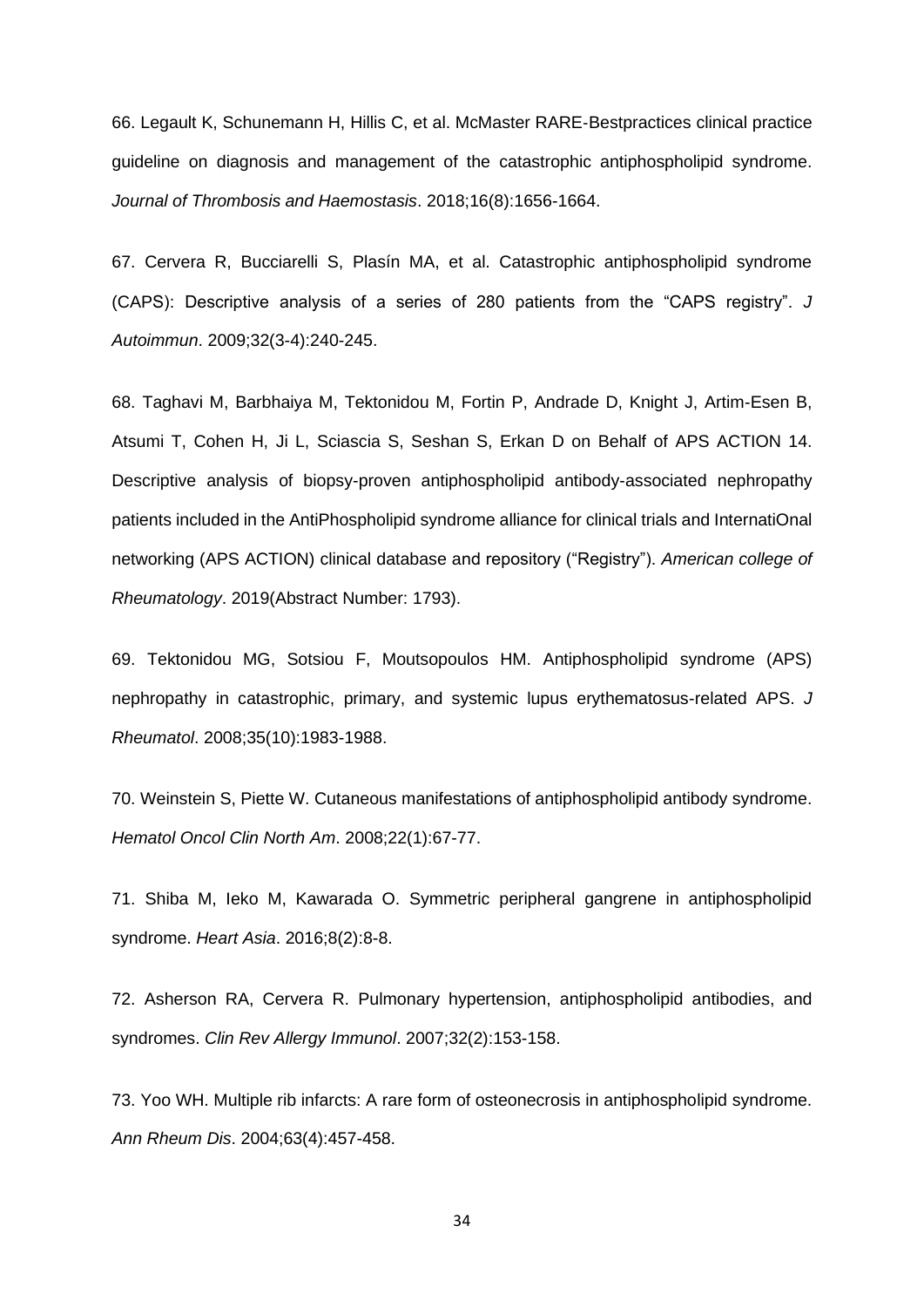74. Cohen H, Sayar Z, Efthymiou M GP, Richards T, Isenberg D. Management of anticoagulant-refractory antiphospholipid syndrome. *Lancet Haematology*. 2020;7(8):e613 e623.

75. Erkan D, Lockshin M. Non-criteria manifestations of antiphospholipid syndrome. *Lupus*. 2010;19(4):424-427.

76. Cervera R, Tektonidou M, Espinosa G, et al. Task force on catastrophic antiphospholipid syndrome (APS) and non-criteria APS manifestations (II): Thrombocytopenia and skin manifestations. *Lupus*. 2011;20(2):174-181.

77. Hisada R, Kato M, Sugawara E, et al. Thrombotic risk stratification by platelet count in patients with antiphospholipid antibodies: A longitudinal study. *Journal of thrombosis and haemostasis*. 2017;15(9):1782-1787.

78. Zuily S, Huttin O, Mohamed S, Marie P, Selton-Suty C, Wahl D. Valvular heart disease in antiphospholipid syndrome. *Curr Rheumatol Rep*. 2013;15(4):320.

79. Erkan D, Vega J, Ramón G, Kozora E, Lockshin MD. A pilot open‐label phase II trial of rituximab for non‐criteria manifestations of antiphospholipid syndrome. *Arthritis & Rheumatism*. 2013;65(2):464-471.

80. Tripodi A, de Laat B, Wahl D, et al. Monitoring patients with the lupus anticoagulant while treated with vitamin K antagonists: Communication from the SSC of the ISTH. *Journal of Thrombosis and Haemostasis*. 2016;14(11):2304-2307.

81. Bick RL, Rice J. Long-term outpatient dalteparin (fragmin) therapy for arterial and venous thrombosis: Efficacy and safety—a preliminary report. *Clinical and Applied Thrombosis/Hemostasis*. 1999;5(1\_suppl):S67-S71.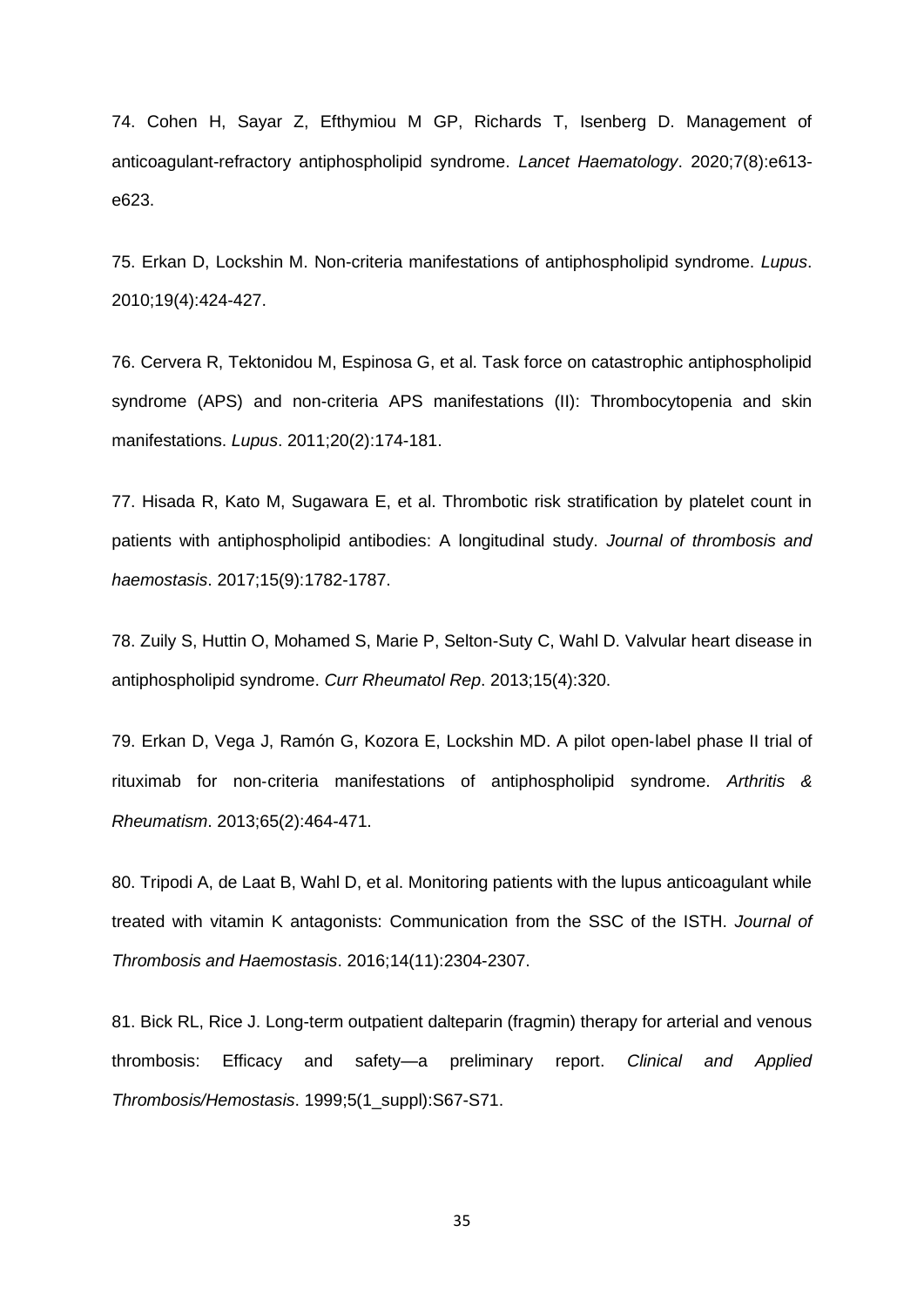82. Vargas-Hitos JA, Ateka-Barrutia O, Sangle S, Khamashta MA. Efficacy and safety of longterm low molecular weight heparin in patients with antiphospholipid syndrome. *Ann Rheum Dis*. 2011;70(9):1652-1654.

83. Sayar Z, Burke S, Coehn H. The use of fondaparinux for recurrent thrombotic events. *International Society on Thrombosis and Haemostasis*. 2020.

84. Carrier M, Le Gal G, Cho R, Tierney S, Rodger M, Lee AY. Dose escalation of low molecular weight heparin to manage recurrent venous thromboembolic events despite systemic anticoagulation in cancer patients. *Journal of Thrombosis and Haemostasis*. 2009;7(5):760-765.

85. Kearon C, Akl EA, Ornelas J, et al. Antithrombotic therapy for VTE disease: CHEST guideline and expert panel report. *Chest*. 2016;149(2):315-352.

86. Arslan E, Branch DW. Antiphospholipid syndrome: Diagnosis and management in the obstetric patient. *Best Practice & Research Clinical Obstetrics & Gynaecology*. 2019.

87. Chayoua W, Yin D, Kelchtermans H, et al. Is there an additional value in detecting anticardiolipin and anti-β2 glycoprotein I IgA antibodies in the antiphospholipid syndrome? *Thromb Haemost*. 2020.

88. Bertolaccini ML, Sanna G. The clinical relevance of noncriteria antiphospholipid antibodies. . 2018;44(05):453-457.

89. Keeling D, Mackie I, Moore GW, Greer IA, Greaves M, British Committee for Standards in Haematology. Guidelines on the investigation and management of antiphospholipid syndrome. *Br J Haematol*. 2012;157(1):47-58.

90. Tektonidou MG, Andreoli L, Limper M, et al. EULAR recommendations for the management of antiphospholipid syndrome in adults. *Ann Rheum Dis*. 2019.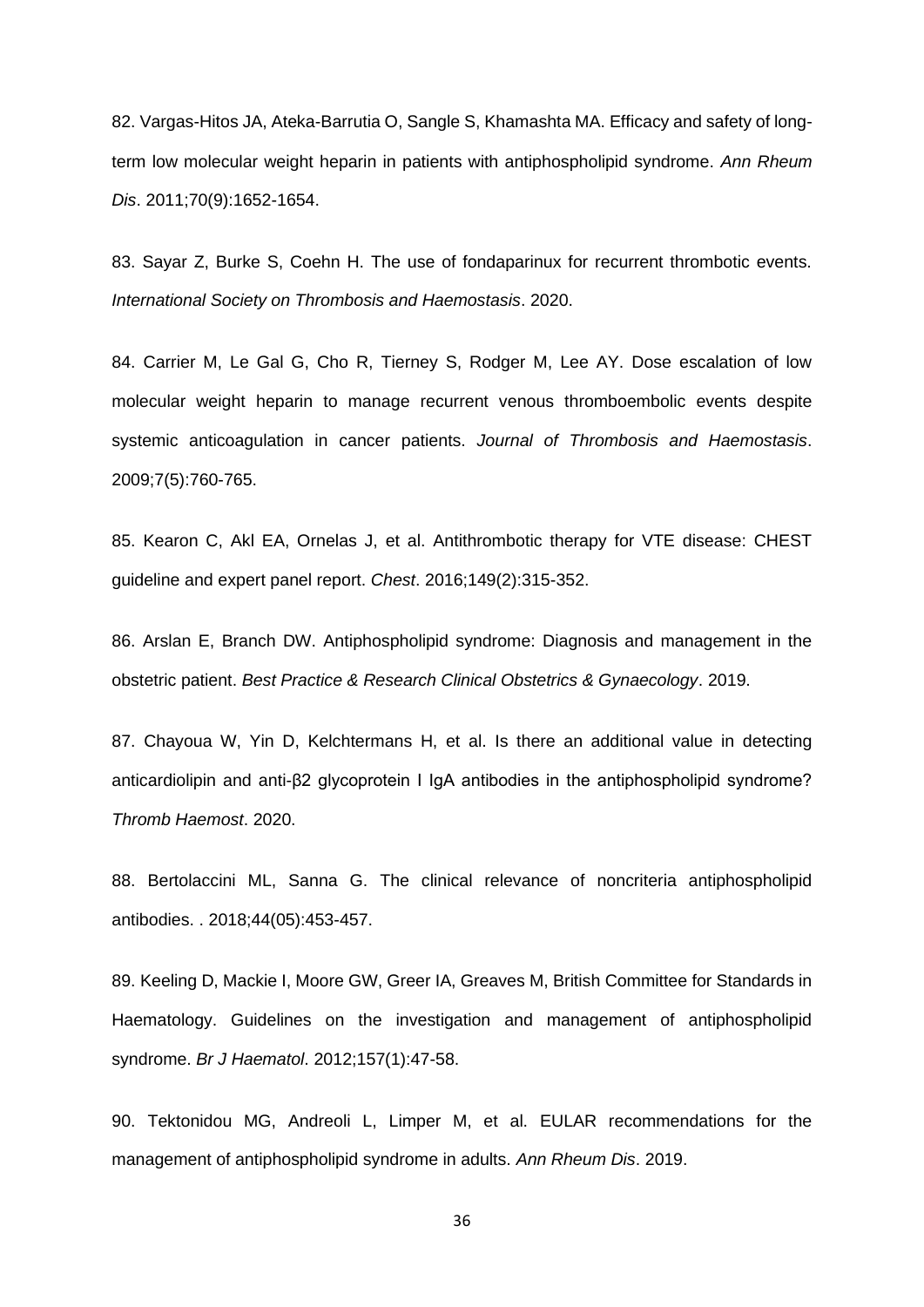91. Holbrook A, Schulman S, Witt DM, et al. Evidence-based management of anticoagulant therapy: Antithrombotic therapy and prevention of thrombosis: American college of chest physicians evidence-based clinical practice guidelines. *Chest*. 2012;141(2):e152S-e184S.

92. Garcia-Carrasco M, Jimenez-Herrera E, Galvez-Romero J, et al. The anti-thrombotic effects of vitamin D and their possible relationship with antiphospholipid syndrome. *Lupus*. 2018;27(14):2181-2189.

93. Andreoli L, Piantoni S, Dall'Ara F, Allegri F, Meroni P, Tincani A. Vitamin D and antiphospholipid syndrome. *Lupus*. 2012;21(7):736-740.

94. Agmon-Levin N, Blank M, Zandman-Goddard G, et al. Vitamin D: An instrumental factor in the anti-phospholipid syndrome by inhibition of tissue factor expression. *Ann Rheum Dis*. 2011;70(1):145-150.

95. Belizna C. Hydroxychloroquine as an anti-thrombotic in antiphospholipid syndrome. *Autoimmunity reviews*. 2015;14(4):358-362.

96. Mehdi AA, Uthman I, Khamashta M. Antiphospholipid syndrome: Pathogenesis and a window of treatment opportunities in the future. *Eur J Clin Invest*. 2010;40(5):451-464.

97. Ruiz-Irastorza G, Ramos-Casals M, Brito-Zeron P, Khamashta MA. Clinical efficacy and side effects of antimalarials in systemic lupus erythematosus: A systematic review. *Ann Rheum Dis*. 2010;69(1):20-28.

98. Schmidt-Tanguy A, Voswinkel J, Henrion D, et al. Antithrombotic effects of hydroxychloroquine in primary antiphospholipid syndrome patients. *Journal of Thrombosis and Haemostasis*. 2013;11(10):1927-1929.

99. Meroni PL, Raschi E, Testoni C, et al. Statins prevent endothelial cell activation induced by antiphospholipid (anti–β2‐glycoprotein I) antibodies: Effect on the proadhesive and